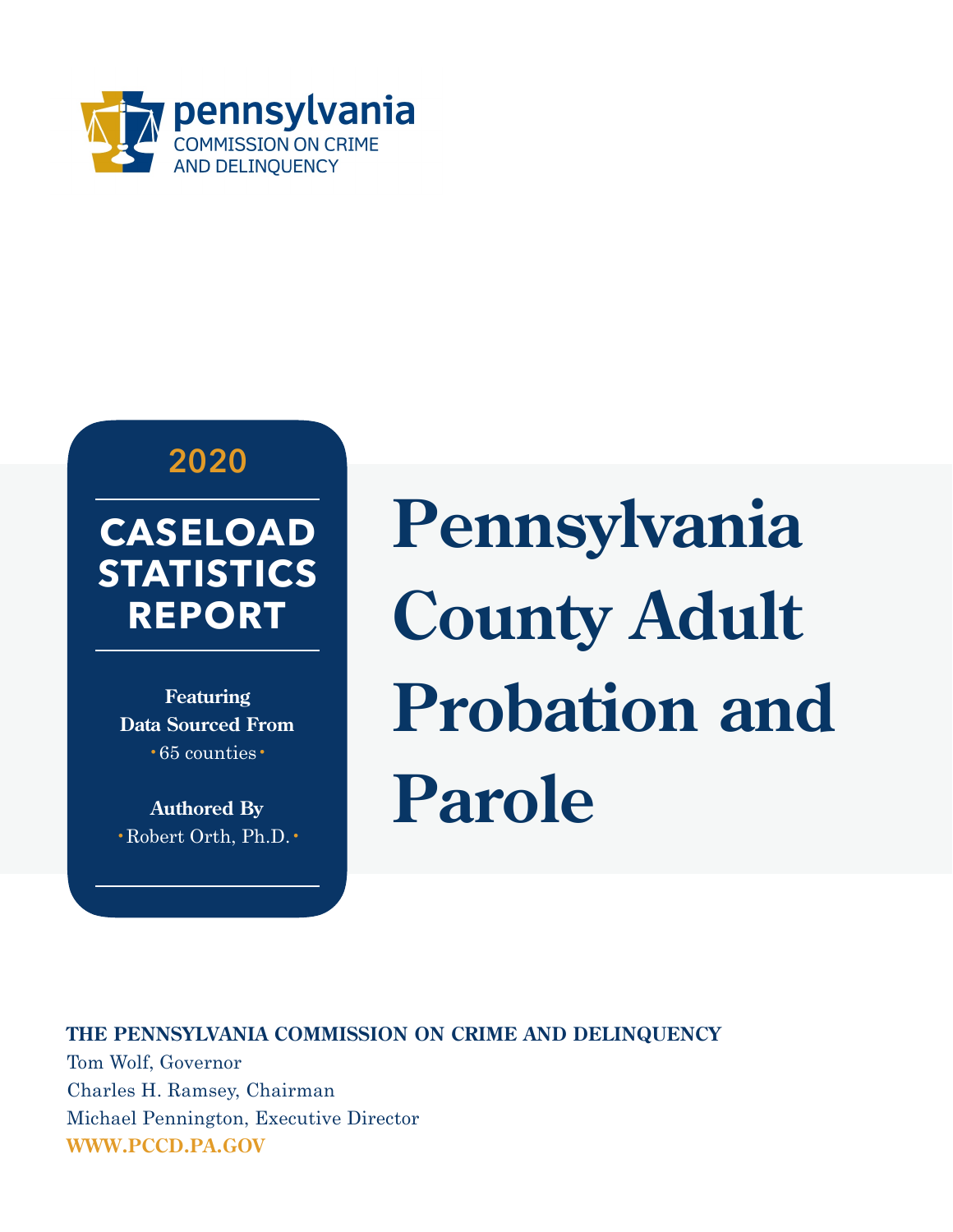

© 2021 The Pennsylvania Commission on Crime and Delinquency

> 3101 North Front Street Harrisburg, PA 17110

> > T: (717) 705-0888 F: (717) 705-0891

www.pccd.pa.gov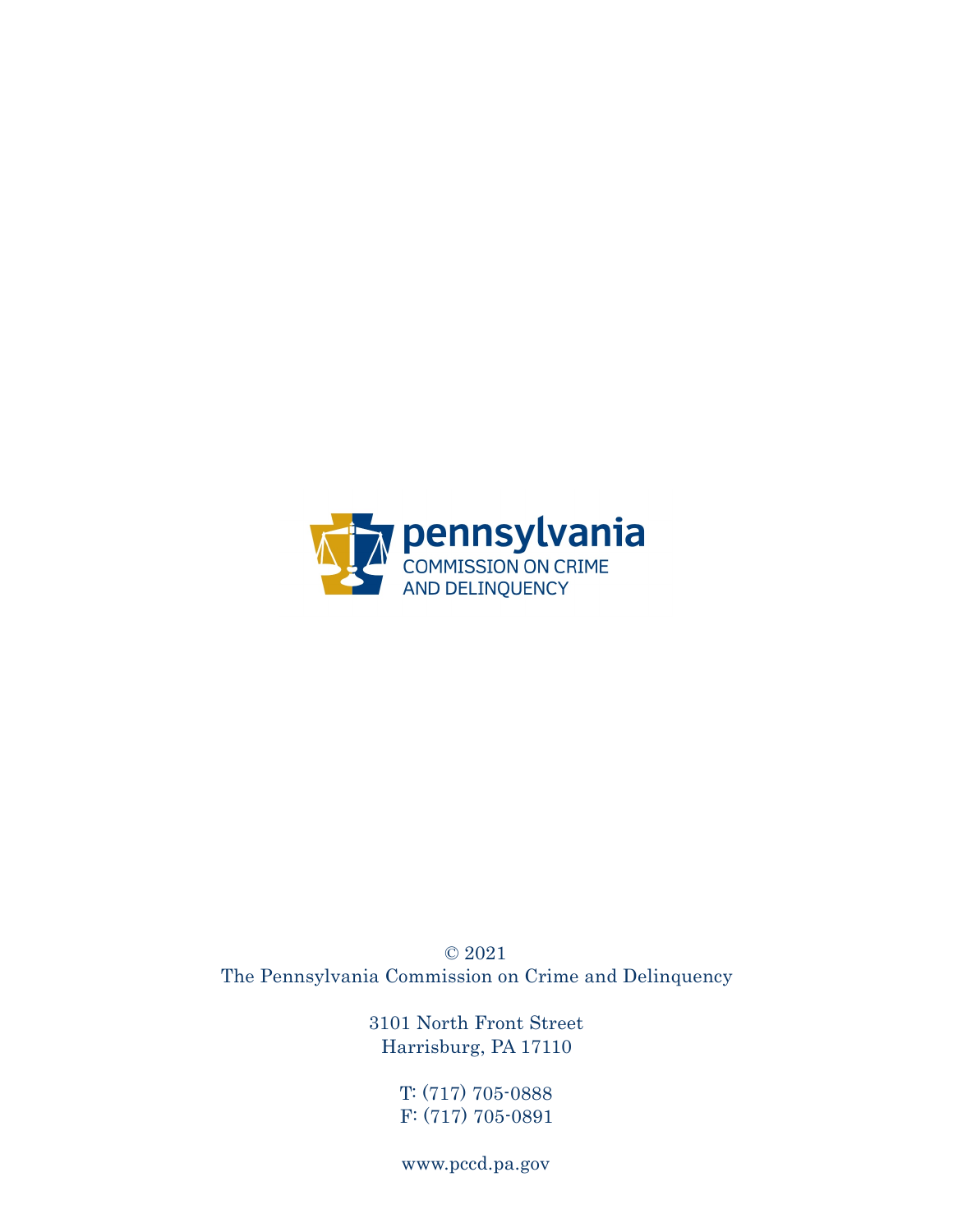#### **INTRODUCTION**

The Pennsylvania Commission on Crime and Delinquency (PCCD) is pleased to present the 2020 County Adult Probation and Parole Caseload Statistics Report.

Act 114 of 2019 delegated PCCD with analyzing data provided by counties receiving Continuing County Adult Probation and Parole Grant-In-Aid (CCAPPG; formerly known as Grant-In-Aid, or GIA) funding. Counties awarded CCAPPG funding reported various key data elements to PCCD, including actively supervised caseload numbers and corresponding characteristics (e.g. demographics, risk level, etc.).

This report provides a comprehensive overview of the data collected from 65 Pennsylvania counties, and is purposefully constructed to aid in assisting individual counties with comparing their data against four relevant measures: a.) an aggregated statewide total, b.) data from an average county, c.) data from an average county in the individual county's corresponding county class, and d.) data from any other county which could prove informative (e.g. neighboring county, similar-class county, etc.).

As our county stakeholders continue with their efforts of determining the effectiveness of programming/practices which ensure the reasonable and efficient administration of their county adult probation and parole operations, it is our hope that the information contained in this report proves beneficial and helpful.

Please feel free to contact us if we can be of further assistance.

#### **PCCD OJP Programmatic Contact**

Sally A. Barry, Director of Office of Justice Programs T: (717) 265-8454 E: smcquinnba@pa.gov

#### **PCCD Author/Researcher Contact**

Robert C. Orth, Ph.D., Research Specialist Consultant T: (717) 265-8486 E: c-rorth@pa.gov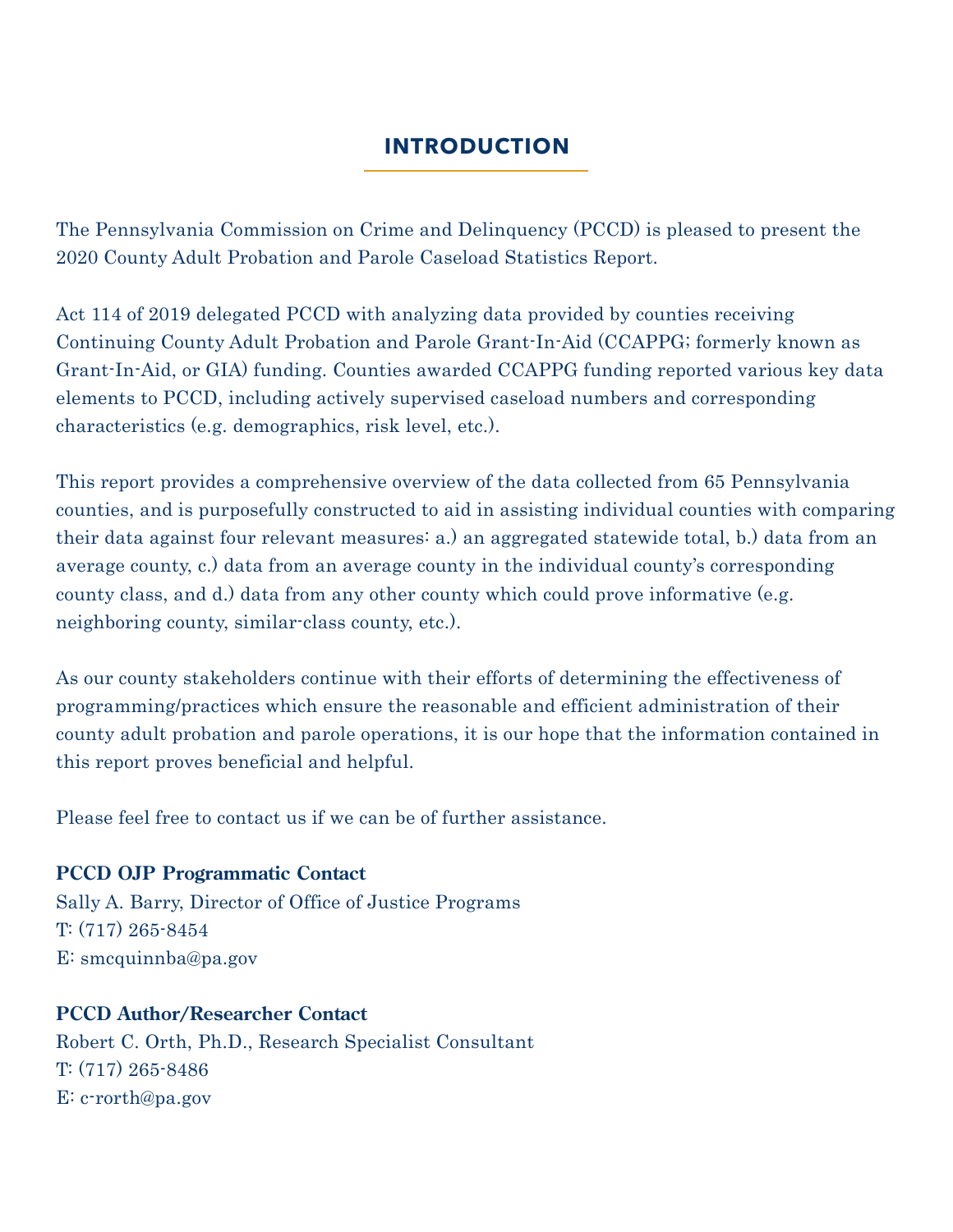#### **DEFINITIONS**

- 1. **"Accelerated Rehabilitative Disposition"** indicated as "ARD" on pgs. 14-17 is a diversionary program, typically used for eligible first-time offenders, whereby offenders participate in rehabilitative programming with the possibility of charge dismissal and expungement of the offender's arrest record upon program completion.
- 2. **"Active Offender"** is defined as an offender that is required to report to a county probation and parole department either in person, by telephone, by mail, email, or other means. Such "actively-supervised" offenders comprise a county's "active caseload" (referenced throughout the report). Active offender does not include those who are in absconder status as a result of a judicial action (for example, a Capias or Bench Warrant has been court ordered for the offender); those pending parole; those who have reached their maximum date of supervision and are only required to pay fines, fees, and/or restitution to the county; or those whose physical supervision has been transferred to another county or another state.
- 3. **"Intermediate Punishment"** or **"Probation with Restrictive Conditions"** indicated as "IP/PRC" on pgs. 14-17 — With the passage of Act 115 of 2019, Intermediate Punishment (IP) programs are now incorporated as conditions of a sentence of Probation with Restrictive Conditions (PRC). PRC is a diversionary sentence providing an alternative to incarceration for eligible offenders. A PRC sentence includes a rehabilitative condition and/ or a condition that restricts an offender's movement (e.g. electronic monitoring, house arrest, residential treatment, etc.). PCCD administers approximately \$18 million annually in state funding to counties to support county intermediate punishment operations, such as the delivery of court-mandated treatment programming to nonviolent, substance-dependent offenders.
- 4. **"Pre-Trial Bail Supervision"**  indicated as "Bail" on pgs. 14-17 includes anyone who has not received final disposition of their charges but has been ordered to be supervised by the county adult probation and parole department as a condition of bail or other court order.
- 5. **"Transfer Offender"** displayed on pgs. 20-21 is an offender that has been transferred to another county or another state for purposes of physical supervision.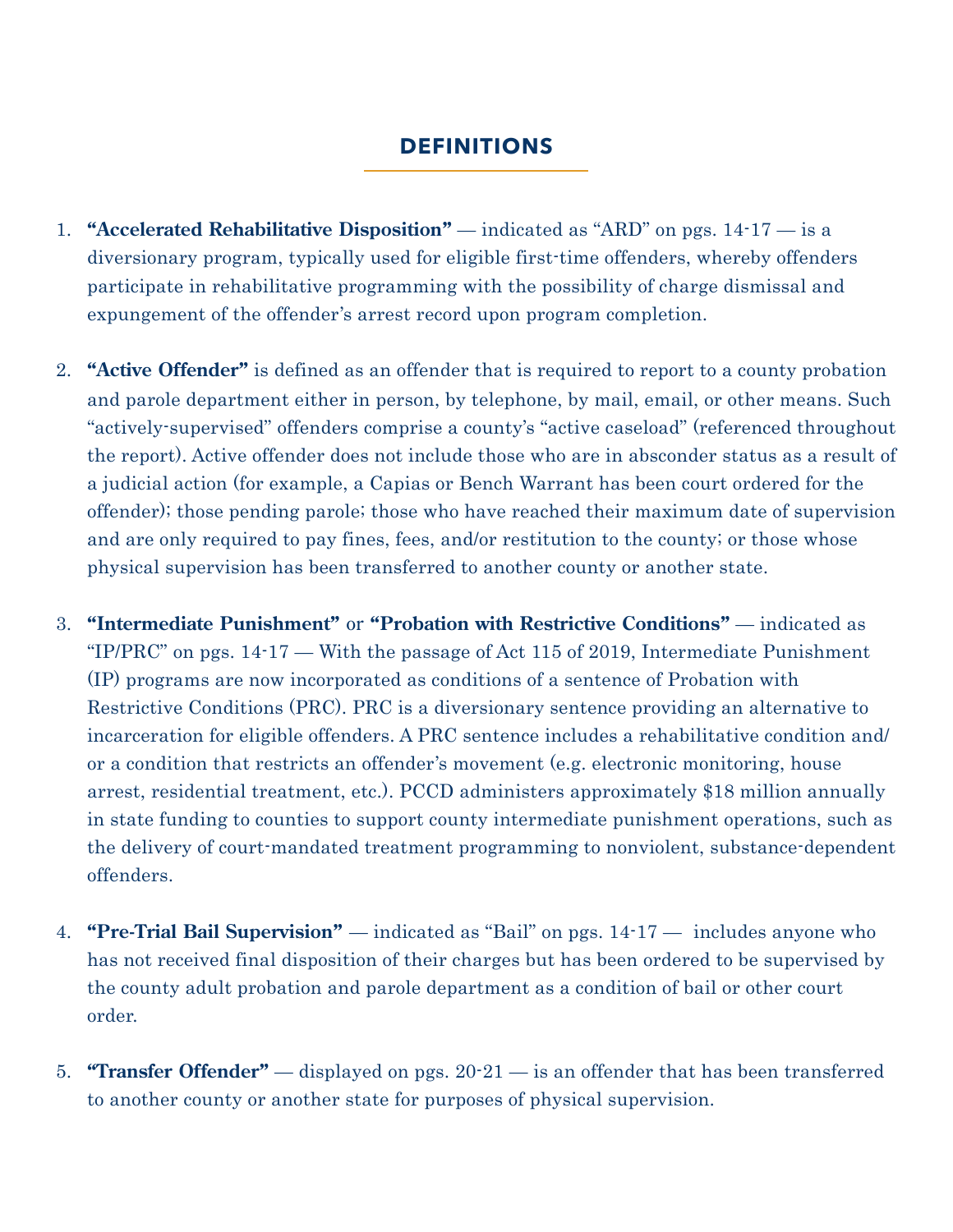6. **"Risk Score Index"** — displayed on pgs. 18-19 — a statistic calculated by PCCD to standardize a county's criminogenic risk (the likelihood of engaging in future criminal behavior) profile of their offenders to establish a comparative metric that can be applied across all counties. As part of the CCAPPG funding application, counties submitted their risk/need scores of supervised offenders, as assessed by a risk and needs assessment instrument. At this time, counties use either the Ohio Risk Assessment System (ORAS), the Level of Service Inventory Revised (LSI-R), or another instrument to assess for risk.

Such variation in the use of specific risk instruments across counties, yielded different numerical offender risk scores, proving a challenge to compare scores from one county to the next. However, the instruments share a commonality in that they tend to use the numerical risk scores to more broadly categorize offenders into risk levels. As such, PCCD requested information from counties on the number of offenders assessed for risk that scored into certain risk level categories, and assigned a weighting to them. The risk level categories and assigned weighting is as follows: Low  $= 1x$ ; Low/Moderate  $= 1.5x$ ; Moderate  $= 2x$ ; Moderate/High  $= 2.5x$ ; High  $= 3x$ ; Very High  $= 4x$ .

The calculation then proceeded by multiplying the number of offenders in each risk level category by the corresponding weighting, summing the scores, and then dividing by the total number of assessed offenders to create the Risk Score Index.

As an example, assume a particular County assessed 200 total offenders, 100 were Low Risk, 70 were Moderate Risk, 20 were High Risk, and 10 were Very High Risk. The formula for calculating the Risk Score Index is as follows:

(100 Low Risk Offenders x 1) + (70 Moderate Risk Offenders x 2) + (20 High Risk Offenders  $(x 3) + (10 \text{ Very High Risk Offenders } x 4) = 340$ 

 $340 \div 200$  Total Assessed Offenders = 1.7 Risk Score Index

We can conclude that the average offender assessed for risk in this county fell between the risk levels of Low/Moderate (1.5) and Moderate (2.0). When comparing to another county's Risk Score Index, a lower score would indicate a lessened criminogenic risk profile of assessed offenders (on average), and vice versa if the score is higher.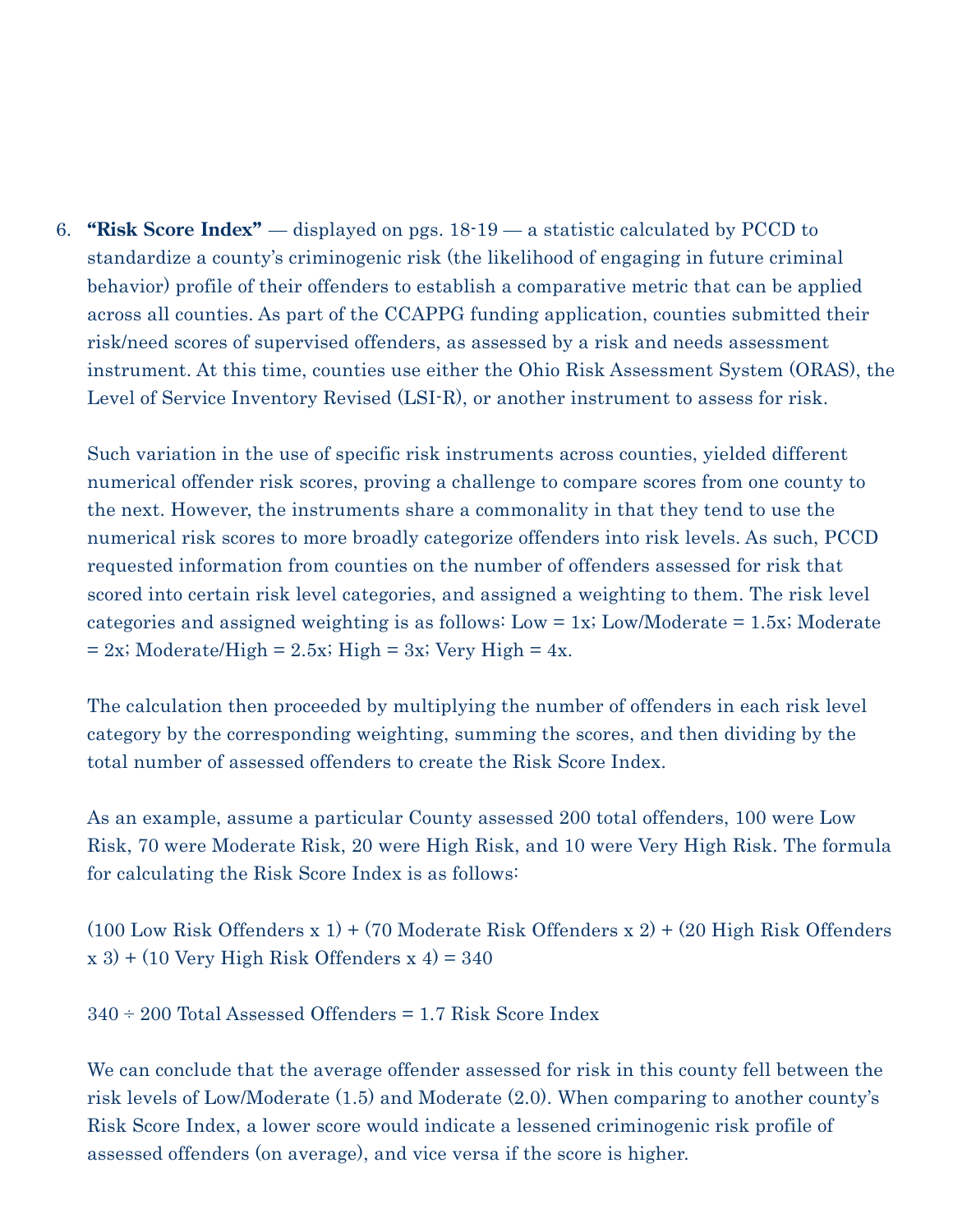#### **TABLE OF CONTENTS**

| <b>PAGE</b> | <b>SECTION</b>                                                                                                                                               |                                                            | <b>KEY STATISTICS (AT YEAR-END 2020)</b>                                  |
|-------------|--------------------------------------------------------------------------------------------------------------------------------------------------------------|------------------------------------------------------------|---------------------------------------------------------------------------|
| 8           | <b>ACTIVE</b><br><b>CASELOAD</b><br>Displays active caseload count,<br>caseload per capita, and a county's<br>percent of total state caseload.               | 188,597<br>Statewide<br>Caseload                           | 2,902<br><b>Average County</b><br>Caseload                                |
| <b>10</b>   | <b>CHANGE IN</b><br><b>ACTIVE CASELOAD</b><br>Displays active caseload counts in<br>2010 and 2020, per capita caseload<br>rates, and the change in caseload. | $+3.7\%$<br>Statewide<br>Caseload Change<br>2010-2020      | $+13.9%$<br><b>Average County</b><br><b>Caseload Change</b><br>2010-2020  |
| 12          | <b>OFFENDER</b><br><b>GENDER &amp; RACE</b><br>Displays active offenders segmented<br>by gender, race, and caseload<br>proportions of both.                  | 75/25<br>Statewide<br>Male/Female<br><b>Offender Ratio</b> | 67/23<br><b>Average County</b><br>White/Nonwhite<br><b>Offender Ratio</b> |
| 14          | <b>OFFENDER</b><br><b>SUBGROUPS</b><br>Displays active offender counts and<br>percentages by Parole, Probation,<br>ARD, IP/PRC, and Pretrial Bail.           | Statewide<br>Probation (48%)<br>vs. Parole $(29\%)$        | <b>Average County</b><br>Probation $(42\%)$<br>$vs.$ Parole $(27%)$       |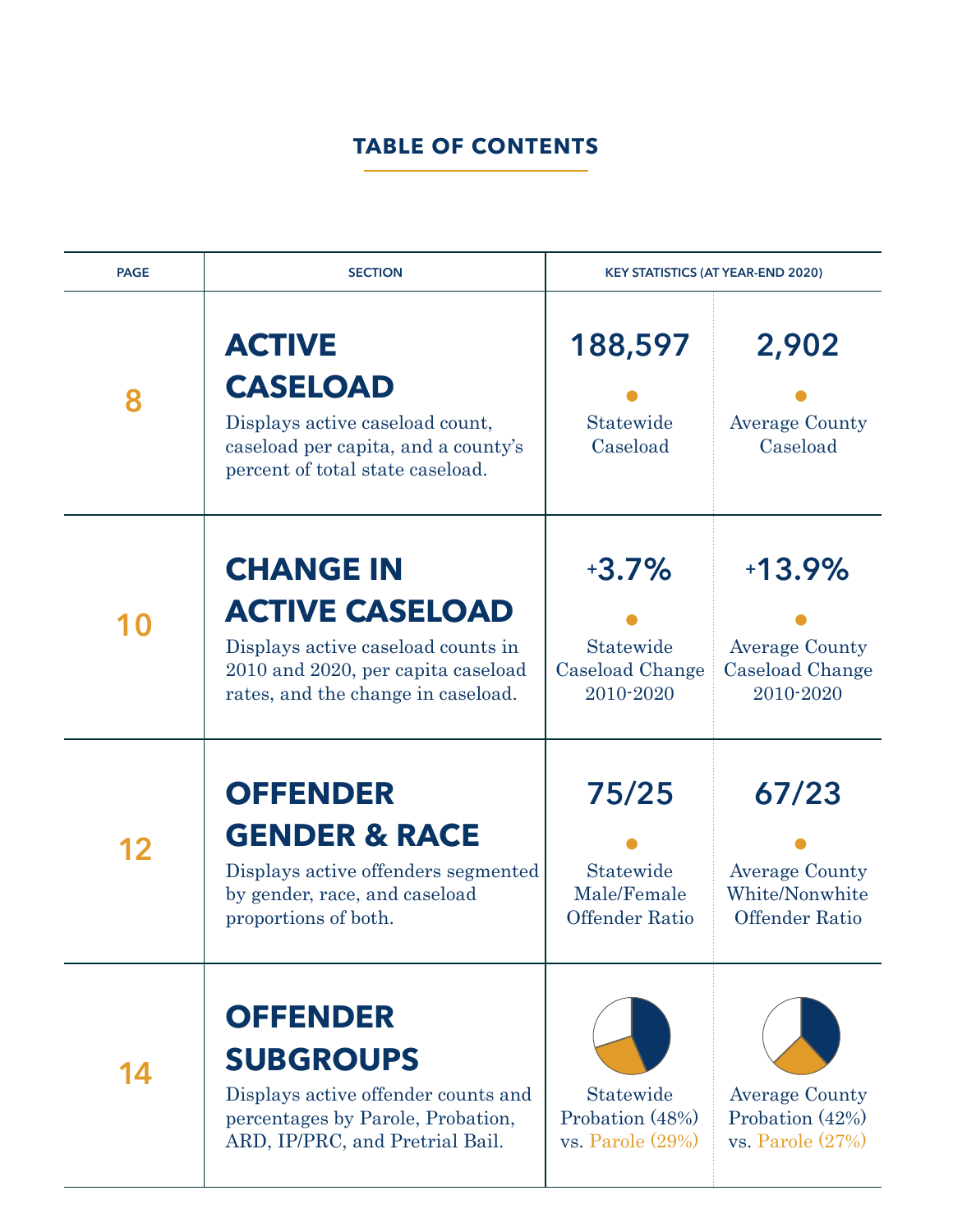| <b>PAGE</b> | <b>SECTION</b>                                                                                                                                              |                                                            | <b>KEY STATISTICS (AT YEAR-END 2020)</b>                                        |
|-------------|-------------------------------------------------------------------------------------------------------------------------------------------------------------|------------------------------------------------------------|---------------------------------------------------------------------------------|
| 16          | <b>NEW OFFENDER</b><br><b>ADDITIONS</b><br>Displays counts and percentages of<br>new offender additions in 2020,<br>segmented by offender subgroups.        | 76,869<br>Statewide<br><b>New Additions</b><br>in 2020     | 1,281<br><b>Average County</b><br><b>New Additions</b><br>in 2020               |
| 18          | <b>RISK ASSESSMENT</b><br><b>SCORES</b><br>Displays offenders assessed for<br>criminogenic risk as well as a risk<br>score index for county comparison.     | 91,979<br>Statewide<br>Offenders Risk-<br>Assessed in 2020 | 1,642<br><b>Average County</b><br>Offenders Risk-<br>Assessed in 2020           |
|             | <b>MILITARY VETERANS</b><br><b>&amp; TRANSFERS</b><br>Displays military veterans on active<br>caseload in 2020, as well as counts<br>of transfer offenders. | 2.8%<br>Statewide<br>Veterans on<br><b>Active Caseload</b> | 4.2%<br><b>Average County</b><br>Veterans on<br><b>Active Caseload</b>          |
|             | <b>STAFF</b><br><b>CAPACITY</b><br>Displays counts of staff supervising<br>active caseload and the average<br>caseload per staff.                           | 108<br>Statewide<br>Per Staff                              | 89<br><b>Average County</b><br>Offender Caseload Offender Caseload<br>Per Staff |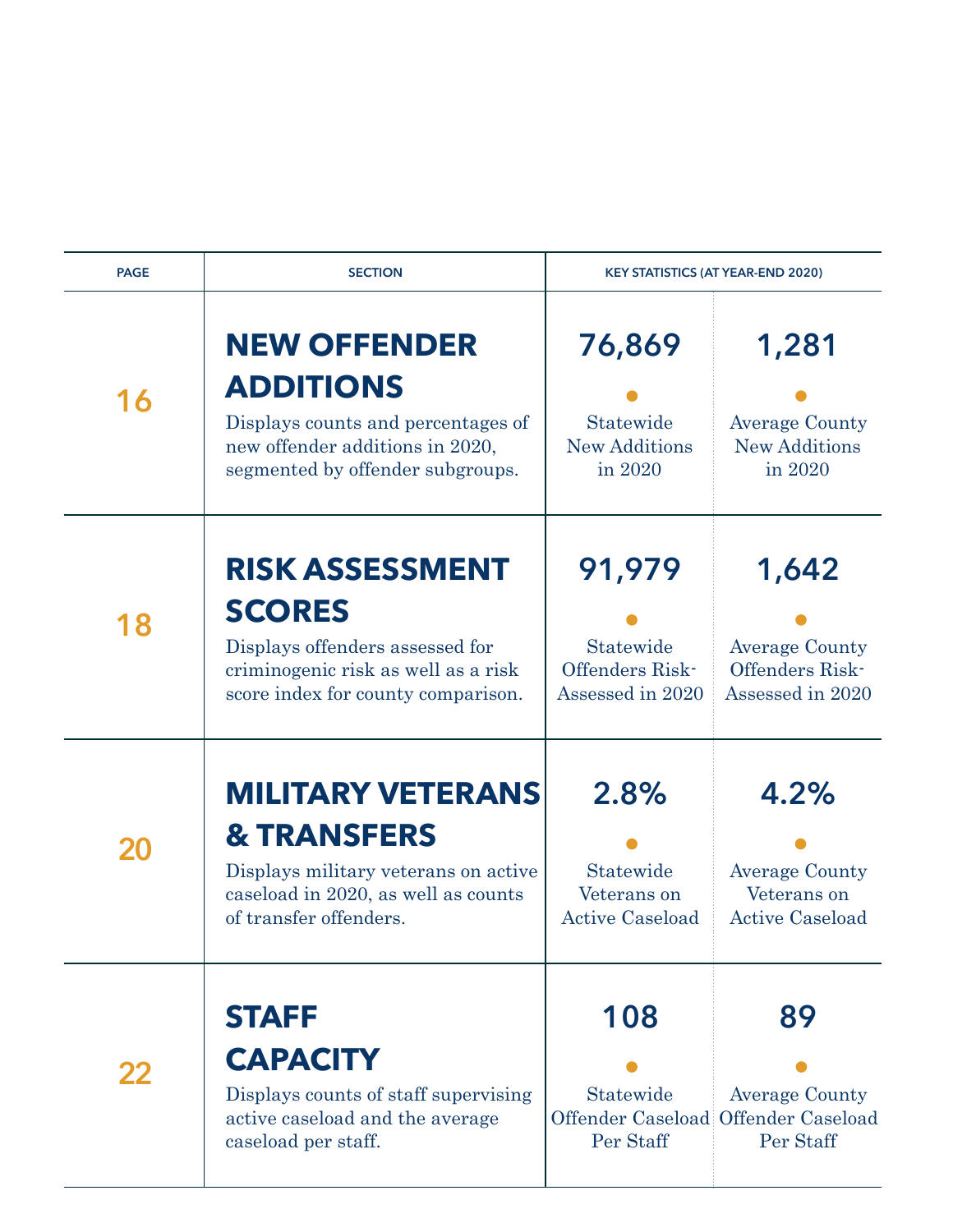## **ACTIVE CASELOAD**

includes population per capita caseload rate (1,000 persons) and percent of total state caseload

|                          | <b>Active Caseload</b> | Per Capita (1,000 persons) | <b>Percent of Total State Caseload</b> |  |
|--------------------------|------------------------|----------------------------|----------------------------------------|--|
| <b>County</b>            | N                      | <b>Caseload Per Capita</b> | <b>Percent</b>                         |  |
| <b>Statewide Total</b>   | 188,597                | 14.68                      | 100.0%                                 |  |
| 65-County Average        | 2,902                  | 14.55                      | 1.5%                                   |  |
| <b>Average Class 1-2</b> | 23,995                 | 16.72                      | 12.7%                                  |  |
| Philadelphia             | 28,048                 | 17.49                      | 14.9%                                  |  |
| Allegheny                | 19,942                 | 15.95                      | 10.6%                                  |  |
| <b>Average Class 2A</b>  | 9,295                  | 13.99                      | 4.9%                                   |  |
| <b>Bucks</b>             | 8,922                  | 13.80                      | 4.7%                                   |  |
| <b>Delaware</b>          | 10,653                 | 18.47                      | 5.6%                                   |  |
| <b>Montgomery</b>        | 8,311                  | 9.70                       | 4.4%                                   |  |
| <b>Average Class 3</b>   | 5,140                  | 13.98                      | 2.7%                                   |  |
| <b>Berks</b>             | 5,504                  | 12.83                      | 2.9%                                   |  |
| <b>Chester</b>           | 8,932                  | 16.71                      | 4.7%                                   |  |
| Cumberland               | 2,145                  | 8.27                       | 1.1%                                   |  |
| Dauphin                  | 6,656                  | 23.24                      | 3.5%                                   |  |
| Erie                     | 3,225                  | 11.91                      | 1.7%                                   |  |
| Lackawanna               | 3,506                  | 16.24                      | 1.9%                                   |  |
| Lancaster                | 7,213                  | 13.04                      | 3.8%                                   |  |
| Lehigh                   | 3,442                  | 9.19                       | 1.8%                                   |  |
| Luzerne                  | 3,364                  | 10.33                      | 1.8%                                   |  |
| Northampton              | 3,947                  | 12.61                      | 2.1%                                   |  |
| Westmoreland             | 5,272                  | 14.86                      | 2.8%                                   |  |
| York                     | 8,472                  | 18.56                      | 4.5%                                   |  |
| <b>Average Class 4</b>   | 2,287                  | 14.01                      | 1.2%                                   |  |
| <b>Beaver</b>            | 2,956                  | 17.57                      | 1.6%                                   |  |
| <b>Butler</b>            | 1,937                  | 10.00                      | 1.0%                                   |  |
| Cambria                  | 2,223                  | 16.66                      | 1.2%                                   |  |
| Centre                   | 1,773                  | 11.21                      | 0.9%                                   |  |
| Fayette                  | 1,605                  | 12.46                      | 0.9%                                   |  |
| Franklin                 | 1,884                  | 12.08                      | 1.0%                                   |  |
| <b>Monroe</b>            | 2,150                  | 12.77                      | 1.1%                                   |  |
| Schuylkill               | 2,010                  | 14.05                      | 1.1%                                   |  |
| Washington               | 4,048                  | 19.34                      | 2.1%                                   |  |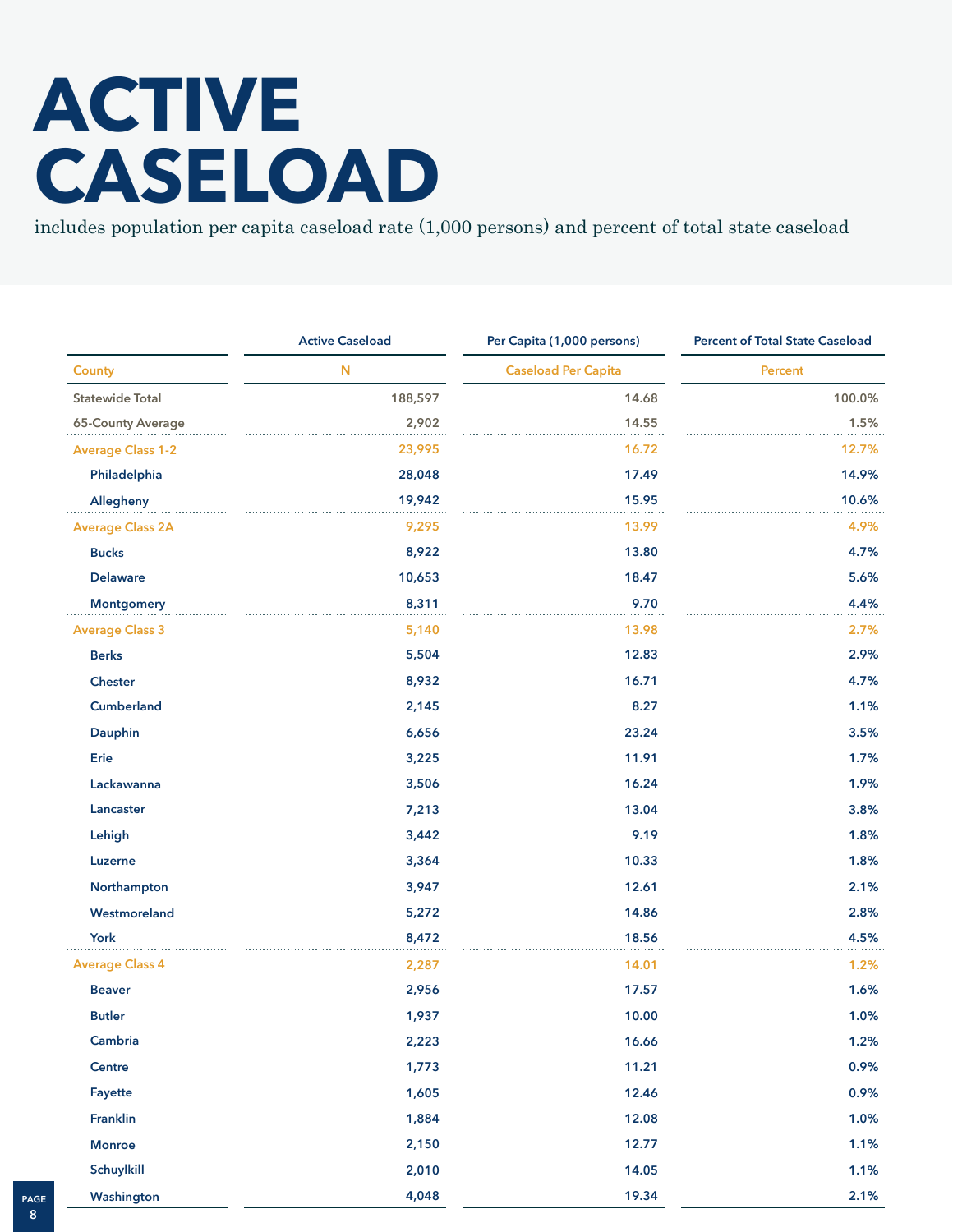|                        | <b>Active Caseload</b> | Per Capita (1,000 persons) | <b>Percent of Total State Caseload</b> |  |
|------------------------|------------------------|----------------------------|----------------------------------------|--|
| <b>County</b>          | ${\bf N}$              | <b>Caseload Per Capita</b> | Percent                                |  |
| <b>Average Class 5</b> | 1,617                  | 14.38                      | 0.9%                                   |  |
| Adams                  | 1,656                  | 15.95                      | 0.9%                                   |  |
| <b>Blair</b>           | 2,754                  | 22.42                      | 1.5%                                   |  |
| Lawrence               | 604                    | 7.02                       | 0.3%                                   |  |
| Lebanon                | 1,733                  | 12.1                       | 0.9%                                   |  |
| Lycoming               | 1,594                  | 13.96                      | 0.8%                                   |  |
| Northumberland         | 1,361                  | 14.85                      | 0.7%                                   |  |
| <b>Average Class 6</b> | 787                    | 15.44                      | 0.4%                                   |  |
| Armstrong              | 1,059                  | 16.15                      | 0.6%                                   |  |
| <b>Bedford</b>         | 1,403                  | 29.49                      | 0.7%                                   |  |
| <b>Bradford</b>        | 860                    | 14.34                      | 0.5%                                   |  |
| Carbon                 | 1,420                  | 21.93                      | 0.8%                                   |  |
| Clarion                | 608                    | 16.33                      | 0.3%                                   |  |
| Clearfield             | 979                    | 12.15                      | 0.5%                                   |  |
| Clinton                | 742                    | 19.81                      | 0.4%                                   |  |
| Columbia               | 826                    | 12.76                      | 0.4%                                   |  |
| Crawford               | 1,022                  | 12.18                      | 0.5%                                   |  |
| $\mathsf{Elk}$         | 663                    | 21.39                      | 0.4%                                   |  |
| Greene                 | 510                    | 14.18                      | 0.3%                                   |  |
| Huntingdon             | 1,053                  | 23.88                      | 0.6%                                   |  |
| Indiana                | 1,152                  | 13.84                      | 0.6%                                   |  |
| Jefferson              | 1,098                  | 24.68                      | 0.6%                                   |  |
| <b>McKean</b>          | 529                    | 13.08                      | 0.3%                                   |  |
| <b>Mifflin</b>         | 409                    | 8.86                       | 0.2%                                   |  |
| Perry                  | 808                    | 17.63                      | 0.4%                                   |  |
| Pike                   | 331                    | 5.65                       | 0.2%                                   |  |
| Somerset               | 685                    | 9.24                       | 0.4%                                   |  |
| Susquehanna            | 690                    | 17.95                      | 0.4%                                   |  |
| <b>Tioga</b>           | 455                    | 11.09                      | 0.2%                                   |  |
| Warren                 | 473                    | 12.26                      | 0.3%                                   |  |
| Wayne                  | 322                    | 6.29                       | 0.2%                                   |  |
| <b>Average Class 7</b> | 456                    | 15.07                      | 0.2%                                   |  |
| Juniata                | 494                    | 21.01                      | 0.3%                                   |  |
| Snyder                 | 433                    | 10.9                       | 0.2%                                   |  |
| <b>Union</b>           | 403                    | 9.44                       | 0.2%                                   |  |
| Wyoming                | 493                    | 18.91                      | 0.3%                                   |  |
| <b>Average Class 8</b> | 139                    | 12.42                      | .<br>0.1%                              |  |
| Cameron                | 70                     | 15.39                      | 0.0%                                   |  |
| Forest                 | 55                     | 7.89                       | 0.0%                                   |  |
| Fulton                 | 273                    | 18.76                      | 0.1%                                   |  |
| <b>Montour</b>         | 135                    | 7.44                       | 0.1%                                   |  |
| Potter                 | 242                    | 14.76                      | 0.1%                                   |  |
| Sullivan               | 60                     | 10.27                      | 0.0%                                   |  |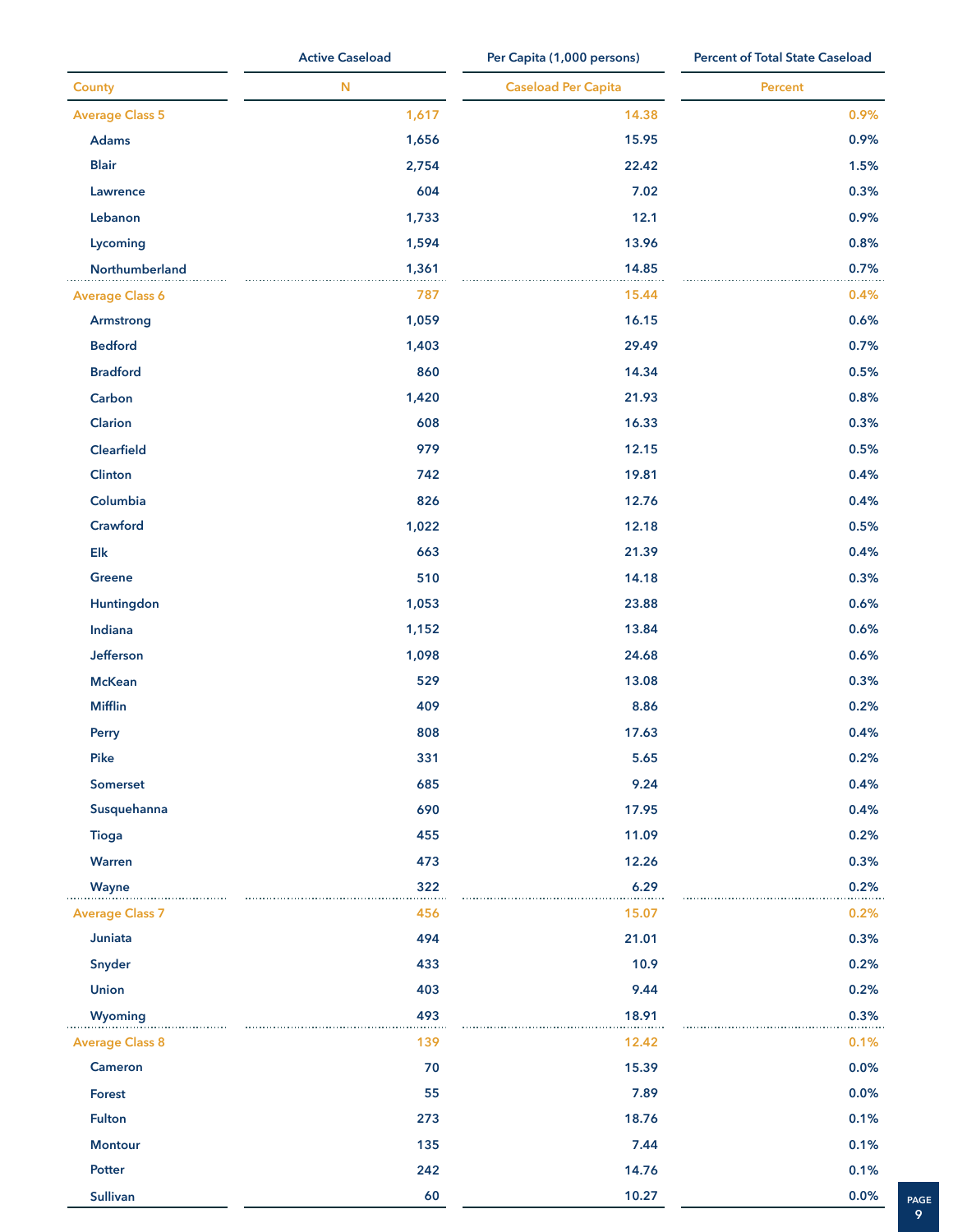## **CHANGE IN ACTIVE CASELOAD**

between year-end 2010-2020; includes population per capita caseload rates (1,000 persons)

|                          | 2010 Active Caseload |            | 2020 Active Caseload |            | 2020 Change (from 2010) |          |
|--------------------------|----------------------|------------|----------------------|------------|-------------------------|----------|
| County                   | N                    | Per Capita | Ν                    | Per Capita | <b>Difference</b>       | Change   |
| <b>Statewide Total</b>   | 181,850              | 14.51      | 188,597              | 14.68      | 6,747                   | 3.7%     |
| 65-County Average        | 2,798                | 13.15      | 2,902                | 14.55      | 104                     | 13.9%    |
| <b>Average Class 1-2</b> | 27,453               | 19.41      | 23,995               | 16.72      | $-3,458$                | $-5.4%$  |
| Philadelphia             | 37,448               | 24.54      | 28,048               | 17.49      | $-9,400$                | $-25.1%$ |
| Allegheny                | 17,458               | 14.27      | 19,942               | 15.95      | 2,484                   | 14.2%    |
| <b>Average Class 2A</b>  | 8,391                | 13.02      | 9,295                | 13.99      | 905                     | 11.6%    |
| <b>Bucks</b>             | 7,081                | 11.33      | 8,922                | 13.80      | 1,841                   | 26.0%    |
| <b>Delaware</b>          | 9,485                | 16.97      | 10,653               | 18.47      | 1,168                   | 12.3%    |
| <b>Montgomery</b>        | 8,606                | 10.76      | 8,311                | 9.70       | $-295$                  | $-3.4%$  |
| <b>Average Class 3</b>   | 4,374                | 12.06      | 5,140                | 13.98      | 766                     | 26.5%    |
| <b>Berks</b>             | 6,106                | 14.84      | 5,504                | 12.83      | $-602$                  | $-9.9%$  |
| <b>Chester</b>           | 6,273                | 12.57      | 8,932                | 16.71      | 2,659                   | 42.4%    |
| <b>Cumberland</b>        | 2,066                | 8.78       | 2,145                | 8.27       | 79                      | 3.8%     |
| Dauphin                  | 3,797                | 14.16      | 6,656                | 23.24      | 2,859                   | 75.3%    |
| Erie                     | 3,163                | 11.27      | 3,225                | 11.91      | 62                      | 2.0%     |
| Lackawanna               | 2,363                | 11.02      | 3,506                | 16.24      | 1,143                   | 48.4%    |
| Lancaster                | 6,571                | 12.65      | 7,213                | 13.04      | 642                     | 9.8%     |
| Lehigh                   | 3,862                | 11.05      | 3,442                | 9.19       | $-420$                  | $-10.9%$ |
| Luzerne                  | 2,379                | 7.41       | 3,364                | 10.33      | 985                     | 41.4%    |
| Northampton              | 1,776                | 5.97       | 3,947                | 12.61      | 2,171                   | 122.2%   |
| Westmoreland             | 5,709                | 15.63      | 5,272                | 14.86      | $-437$                  | $-7.7%$  |
| York                     | 8,422                | 19.36      | 8,472                | 18.56      | 50                      | 0.6%     |
| <b>Average Class 4</b>   | 2,431                | 15.07      | 2,287                | 14.01      | $-144$                  | 0.6%     |
| <b>Beaver</b>            | 3,101                | 18.18      | 2,956                | 17.57      | $-145$                  | $-4.7%$  |
| <b>Butler</b>            | 2,785                | 15.15      | 1,937                | 10.00      | $-848$                  | $-30.4%$ |
| Cambria                  | 2,773                | 19.30      | 2,223                | 16.66      | $-550$                  | $-19.8%$ |
| Centre                   | 3,553                | 23.07      | 1,773                | 11.21      | $-1,780$                | $-50.1%$ |
| Fayette                  | 1,615                | 11.82      | 1,605                | 12.46      | $-10$                   | $-0.6%$  |
| Franklin                 | 2,260                | 15.11      | 1,884                | 12.08      | $-376$                  | $-16.6%$ |
| <b>Monroe</b>            | 1,290                | 7.60       | 2,150                | 12.77      | 860                     | 66.7%    |
| Schuylkill               | 1,919                | 12.94      | 2,010                | 14.05      | 91                      | 4.7%     |
| Washington               | 2,585                | 12.44      | 4,048                | 19.34      | 1,463                   | 56.6%    |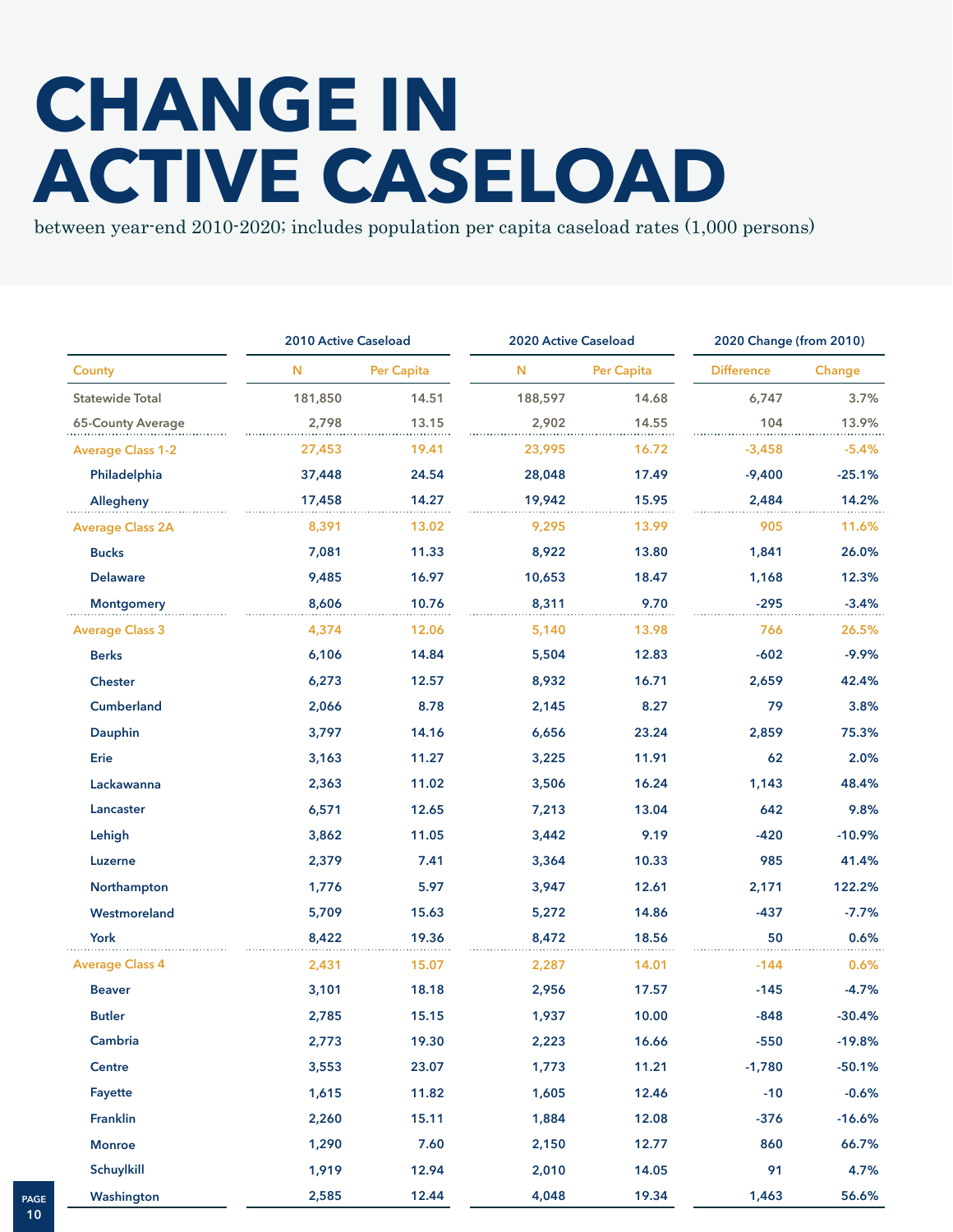|                        | 2010 Active Caseload |            | 2020 Active Caseload |            | 2020 Change (from 2010) |          |  |
|------------------------|----------------------|------------|----------------------|------------|-------------------------|----------|--|
| County                 | N                    | Per Capita | N                    | Per Capita | <b>Difference</b>       | Change   |  |
| <b>Average Class 5</b> | 1,553                | 14.16      | 1,617                | 14.38      | 64                      | 1.1%     |  |
| <b>Adams</b>           | 1,505                | 14.84      | 1656                 | 15.95      | 151                     | 10.0%    |  |
| <b>Blair</b>           | 2,067                | 16.26      | 2754                 | 22.42      | 687                     | 33.2%    |  |
| Lawrence               | 1,045                | 11.47      | 604                  | 7.02       | $-441$                  | $-42.2%$ |  |
| Lebanon                | 1,362                | 10.2       | 1733                 | 12.1       | 371                     | 27.2%    |  |
| Lycoming               | 1,577                | 13.58      | 1594                 | 13.96      | 17                      | 1.1%     |  |
| Northumberland         | 1,763                | 18.65      | 1361                 | 14.85      | $-402$                  | $-22.8%$ |  |
| <b>Average Class 6</b> | 661                  | 12.26      | 787                  | 15.44      | 126                     | 22.0%    |  |
| Armstrong              | 872                  | 12.65      | 1059                 | 16.15      | 187                     | 21.4%    |  |
| <b>Bedford</b>         | 644                  | 12.94      | 1403                 | 29.49      | 759                     | 117.9%   |  |
| <b>Bradford</b>        | 596                  | 9.52       | 860                  | 14.34      | 264                     | 44.3%    |  |
| Carbon                 | 935                  | 14.33      | 1420                 | 21.93      | 485                     | 51.9%    |  |
| Clarion                | 591                  | 14.78      | 608                  | 16.33      | 17                      | 2.9%     |  |
| <b>Clearfield</b>      | 752                  | 9.21       | 979                  | 12.15      | 227                     | 30.2%    |  |
| Clinton                | 618                  | 15.75      | 742                  | 19.81      | 124                     | 20.1%    |  |
| Columbia               | 692                  | 10.28      | 826                  | 12.76      | 134                     | 19.4%    |  |
| Crawford               | 1,146                | 12.91      | 1022                 | 12.18      | $-124$                  | $-10.8%$ |  |
| $E$ lk                 | 297                  | 9.3        | 663                  | 21.39      | 366                     | 123.2%   |  |
| <b>Greene</b>          | 703                  | 18.17      | 510                  | 14.18      | $-193$                  | $-27.5%$ |  |
| Huntingdon             | 600                  | 13.07      | 1053                 | 23.88      | 453                     | 75.5%    |  |
| Indiana                | 1,122                | 12.62      | 1152                 | 13.84      | 30                      | 2.7%     |  |
| Jefferson              | 703                  | 15.55      | 1098                 | 24.68      | 395                     | 56.2%    |  |
| <b>McKean</b>          | 495                  | 11.39      | 529                  | 13.08      | 34                      | 6.9%     |  |
| <b>Mifflin</b>         | 594                  | 12.72      | 409                  | 8.86       | $-185$                  | $-31.1%$ |  |
| Perry                  | 834                  | 18.14      | 808                  | 17.63      | $-26$                   | $-3.1%$  |  |
| Pike                   | 473                  | 8.24       | 331                  | 5.65       | $-142$                  | $-30.0%$ |  |
| Somerset               | 725                  | 9.33       | 685                  | 9.24       | $-40$                   | $-5.5%$  |  |
| Susquehanna            | 425                  | 9.8        | 690                  | 17.95      | 265                     | 62.4%    |  |
| <b>Tioga</b>           | 476                  | 11.34      | 455                  | 11.09      | $-21$                   | $-4.4%$  |  |
| Warren                 | 592                  | 14.16      | 473                  | 12.26      | $-119$                  | $-20.1%$ |  |
| Wayne                  | 313                  | 5.93       | 322                  | 6.29       | 9                       | 2.9%     |  |
| <b>Average Class 7</b> | 497                  | 13.85      | 456                  | 15.07      | $-42$                   | 16.9%    |  |
| Juniata                | 321                  | 13.03      | 494                  | 21.01      | 173                     | 53.9%    |  |
| Snyder                 | 659                  | 16.6       | 433                  | 10.9       | $-226$                  | $-34.3%$ |  |
| <b>Union</b>           | 756                  | 16.82      | 403                  | 9.44       | $-353$                  | $-46.7%$ |  |
| Wyoming                | 253                  | 8.95       | 493                  | 18.91      | 240                     | 94.9%    |  |
| <b>Average Class 8</b> | 150                  | 12.34      | 139                  | 12.42      | $-11$                   | $-4.0%$  |  |
| Cameron                | 78                   | 15.34      | 70                   | 15.39      | $-8$                    | $-10.3%$ |  |
| <b>Forest</b>          | 58                   | 7.52       | 55                   | 7.89       | $-3$                    | $-5.2%$  |  |
| <b>Fulton</b>          | 305                  | 20.55      | 273                  | 18.76      | $-32$                   | $-10.5%$ |  |
| <b>Montour</b>         | 182                  | 9.96       | 135                  | 7.44       | $-47$                   | $-25.8%$ |  |
| Potter                 | 225                  | 12.89      | 242                  | 14.76      | 17                      | 7.6%     |  |
| <b>Sullivan</b>        | 50                   | 7.78       | 60                   | 10.27      | 10                      | 20.0%    |  |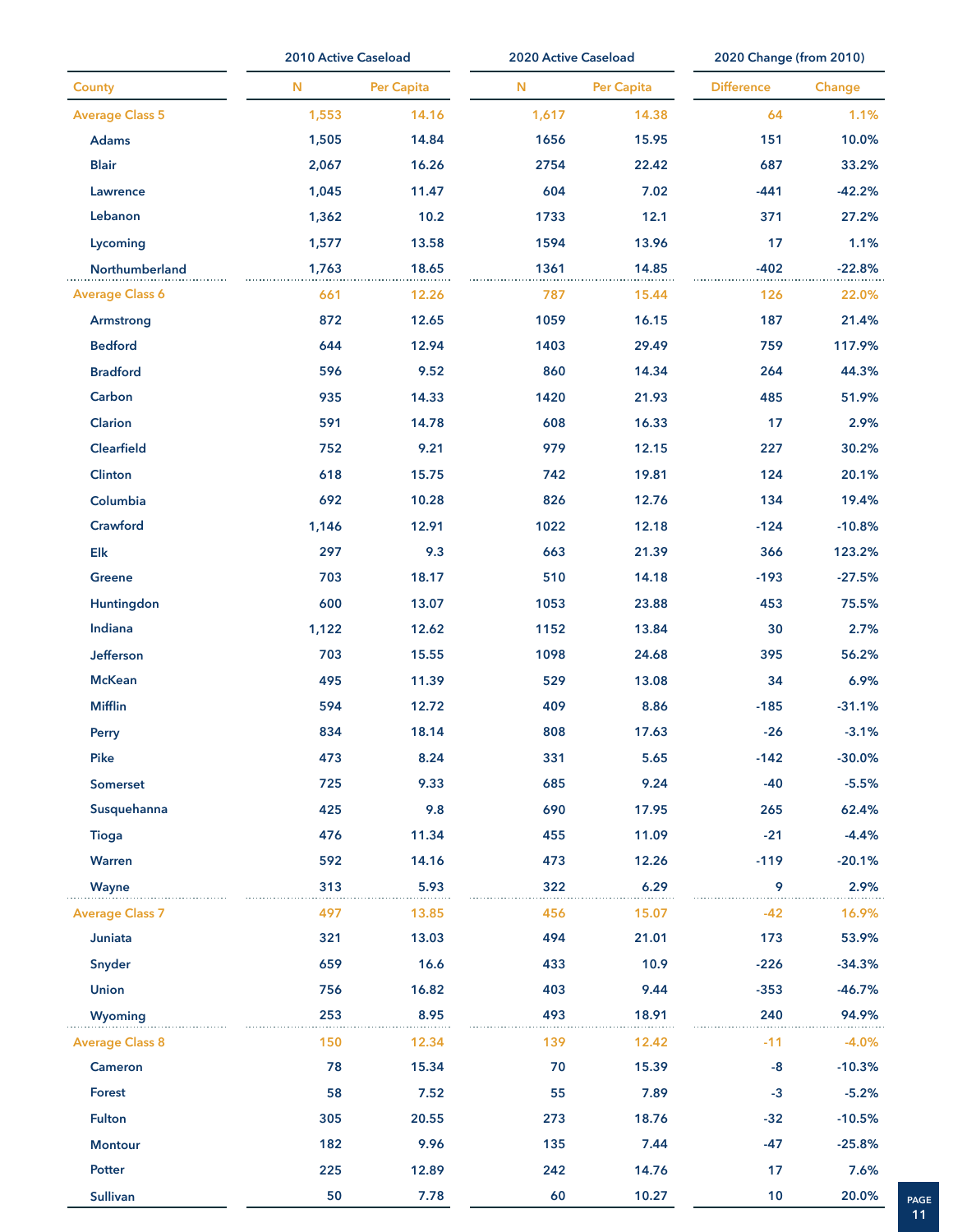### **OFFENDER GENDER & RACE**

of those on actively supervised caseload (as of 12/31/20)

|                          |          | Gender     | Race      |               |                |           | <b>Gender &amp; Race Proportions</b> |  |
|--------------------------|----------|------------|-----------|---------------|----------------|-----------|--------------------------------------|--|
| <b>County</b>            | Male (M) | Female (F) | White (W) | Nonwhite (NW) | <b>Unknown</b> | $M/F$ (%) | W/NW(%)                              |  |
| <b>Statewide Total</b>   | 140,935  | 47,662     | 123,836   | 60,206        | 4,555          | 75/25     | 67/23                                |  |
| 65-County Average        | 2,168    | 733        | 1,905     | 926           | 70             | 75/25     | 67/23                                |  |
| <b>Average Class 1-2</b> | 19,347   | 4,648      | 9,623     | 14,164        | 209            | 81/19     | 40/60                                |  |
| Philadelphia             | 23,280   | 4,768      | 8,952     | 18,922        | 174            | 83/17     | 32/68                                |  |
| Allegheny                | 15,414   | 4,528      | 10,293    | 9,405         | 244            | 77/23     | 52/48                                |  |
| <b>Average Class 2A</b>  | 6,757    | 2,538      | 5,433     | 3,644         | 218            | 73/27     | 60/40                                |  |
| <b>Bucks</b>             | 6,488    | 2,434      | 6,772     | 2,012         | 138            | 73/27     | 77/23                                |  |
| <b>Delaware</b>          | 7,638    | 3,015      | 4,697     | 5,842         | 114            | 72/28     | 45/55                                |  |
| <b>Montgomery</b>        | 6,146    | 2,165      | 4,830     | 3,079         | 402            | 74/26     | 61/39                                |  |
| <b>Average Class 3</b>   | 3,731    | 1,409      | 3,723     | 1,206         | 211            | 73/27     | 76/24                                |  |
| <b>Berks</b>             | 4,062    | 1,442      | 4,531     | 819           | 154            | 74/26     | 85/15                                |  |
| <b>Chester</b>           | 6,774    | 2,158      | 5,674     | 2,675         | 583            | 76/24     | 68/32                                |  |
| <b>Cumberland</b>        | 1,544    | 601        | 1,745     | 371           | 29             | 72/28     | 82/18                                |  |
| Dauphin                  | 4,789    | 1,867      | 3,797     | 2,697         | 162            | 72/28     | 58/42                                |  |
| Erie                     | 2,389    | 836        | 2,303     | 922           | 0              | 74/26     | 71/29                                |  |
| Lackawanna               | 2,305    | 1,201      | 2,861     | 645           | 0              | 66/34     | 82/18                                |  |
| Lancaster                | 5,276    | 1,937      | 5,768     | 1,245         | 200            | 73/27     | 82/18                                |  |
| Lehigh                   | 2,565    | 877        | 2,674     | 735           | 33             | 75/25     | 78/22                                |  |
| Luzerne                  | 2,451    | 913        | 2,571     | 748           | 45             | 73/27     | 77/23                                |  |
| Northampton              | 2,659    | 1,288      | 2,543     | 729           | 675            | 67/33     | 78/22                                |  |
| Westmoreland             | 3,662    | 1,610      | 4,323     | 815           | 134            | 69/31     | 84/16                                |  |
| York                     | 6,293    | 2,179      | 5,888     | 2,065         | 519            | 74/26     | 74/26                                |  |
| <b>Average Class 4</b>   | 1,709    | 578        | 1,801     | 438           | 48             | 75/25     | 80/20                                |  |
| <b>Beaver</b>            | 2,304    | 652        | 2,069     | 887           | 0              | 78/22     | 70/30                                |  |
| <b>Butler</b>            | 1,393    | 544        | 1,798     | 134           | 5              | 72/28     | 93/7                                 |  |
| Cambria                  | 1,569    | 654        | 1,613     | 443           | 167            | 71/29     | 78/22                                |  |
| Centre                   | 1,299    | 474        | 1,452     | 246           | 75             | 73/27     | 86/14                                |  |
| Fayette                  | 1,134    | 471        | 1,372     | 219           | 14             | 71/29     | 86/14                                |  |
| Franklin                 | 1,359    | 525        | 1,472     | 358           | 54             | 72/28     | 80/20                                |  |
| <b>Monroe</b>            | 1,596    | 554        | 1,535     | 534           | 81             | 74/26     | 74/26                                |  |
| Schuylkill               | 1,319    | 691        | 1,844     | 166           | 0              | 66/34     | 92/8                                 |  |
| Washington               | 3,410    | 638        | 3,056     | 957           | 35             | 84/16     | 76/24                                |  |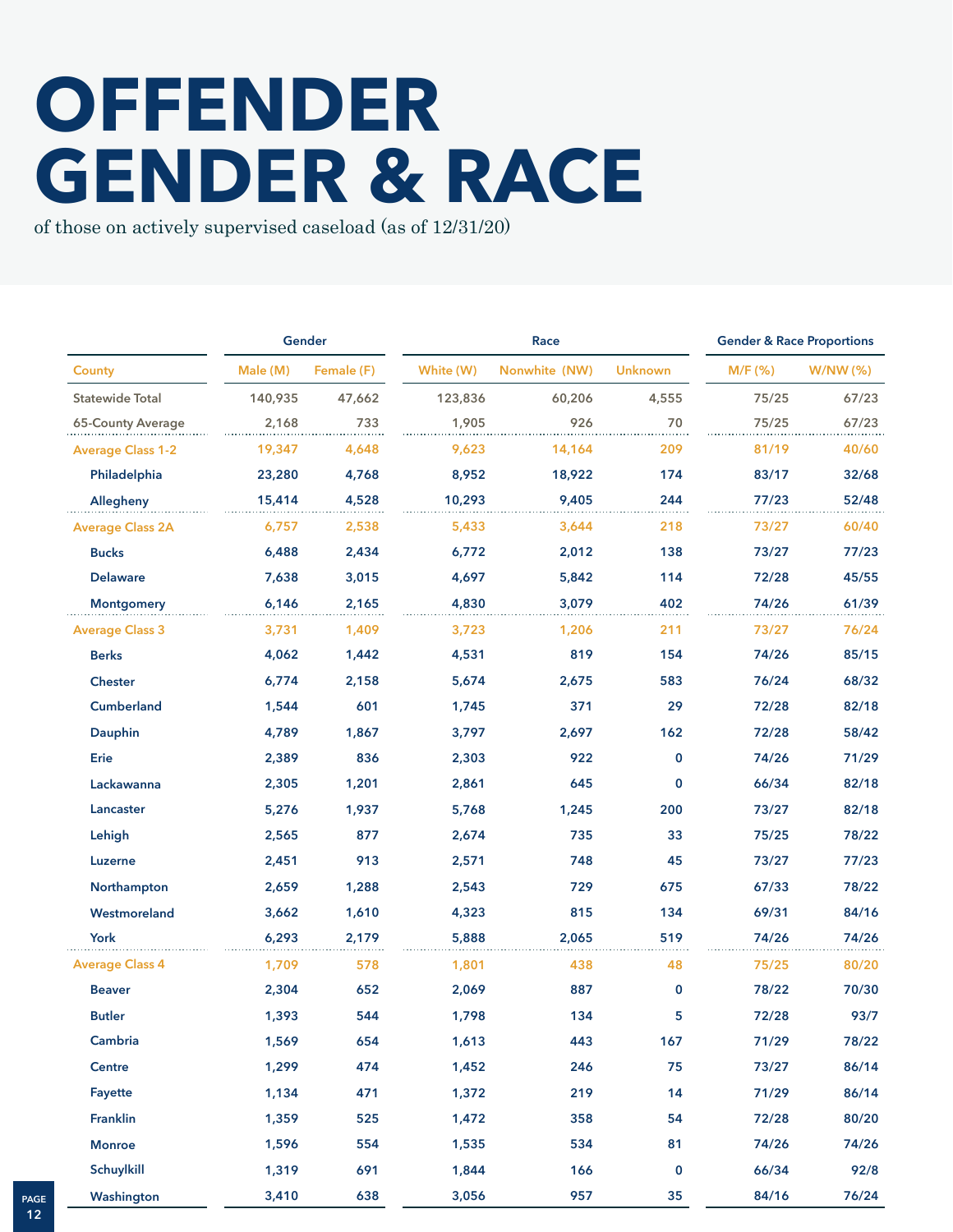|                        |          | Gender     |           | Race           |                |         | <b>Gender &amp; Race Proportions</b> |  |  |
|------------------------|----------|------------|-----------|----------------|----------------|---------|--------------------------------------|--|--|
| County                 | Male (M) | Female (F) | White (W) | Nonwhite (NW)  | <b>Unknown</b> | M/F (%) | W/NW (%)                             |  |  |
| <b>Average Class 5</b> | 1,171    | 446        | 1,376     | 224            | 18             | 72/28   | 86/14                                |  |  |
| <b>Adams</b>           | 1,230    | 426        | 1432      | 185            | 39             | 74/26   | 89/11                                |  |  |
| <b>Blair</b>           | 1,955    | 799        | 2381      | 343            | 30             | 71/29   | 87/13                                |  |  |
| Lawrence               | 447      | 157        | 469       | 118            | 17             | 74/26   | 80/20                                |  |  |
| Lebanon                | 1,263    | 470        | 1506      | 208            | 19             | 73/27   | 88/12                                |  |  |
| Lycoming               | 1,138    | 456        | 1247      | 347            | $\mathbf 0$    | 71/29   | 78/22                                |  |  |
| Northumberland         | 991      | 370        | 1218      | 143            | $\mathbf 0$    | 73/27   | 89/11                                |  |  |
| <b>Average Class 6</b> | 560      | 226        | 726       | 45             | 16             | 71/29   | 94/6                                 |  |  |
| Armstrong              | 786      | 273        | 986       | 73             | $\mathbf 0$    | 74/26   | 93/7                                 |  |  |
| <b>Bedford</b>         | 971      | 432        | 1183      | 93             | 127            | 69/31   | 93/7                                 |  |  |
| <b>Bradford</b>        | 595      | 265        | 820       | 34             | 6              | 69/31   | 96/4                                 |  |  |
| Carbon                 | 1,014    | 406        | 1288      | 105            | 27             | 71/29   | 92/8                                 |  |  |
| Clarion                | 420      | 188        | 564       | 30             | 14             | 69/31   | 95/5                                 |  |  |
| Clearfield             | 674      | 305        | 945       | 34             | $\mathbf 0$    | 69/31   | 97/3                                 |  |  |
| Clinton                | 531      | 211        | 668       | 53             | 21             | 72/28   | 93/7                                 |  |  |
| Columbia               | 500      | 326        | 772       | 54             | $\mathbf 0$    | 61/39   | 93/7                                 |  |  |
| Crawford               | 752      | 270        | 951       | 64             | 7              | 74/26   | 94/6                                 |  |  |
| Elk                    | 464      | 199        | 646       | 15             | $\overline{2}$ | 70/30   | 98/2                                 |  |  |
| <b>Greene</b>          | 349      | 161        | 502       | 8              | 0              | 68/32   | 98/2                                 |  |  |
| Huntingdon             | 753      | 300        | 963       | 90             | $\mathbf 0$    | 72/28   | 91/9                                 |  |  |
| Indiana                | 853      | 299        | 1017      | 130            | 5              | 74/26   | 89/11                                |  |  |
| Jefferson              | 818      | 280        | 1039      | 29             | 30             | 74/26   | 97/3                                 |  |  |
| <b>McKean</b>          | 384      | 145        | 395       | 13             | 121            | 73/27   | 97/3                                 |  |  |
| <b>Mifflin</b>         | 281      | 128        | 379       | 30             | $\mathbf 0$    | 69/31   | 93/7                                 |  |  |
| Perry                  | 570      | 238        | 758       | 49             | 1              | 71/29   | 94/6                                 |  |  |
| Pike                   | 226      | 105        | 307       | 21             | 3              | 68/32   | 94/6                                 |  |  |
| <b>Somerset</b>        | 482      | 203        | 651       | 25             | 9              | 70/30   | 96/4                                 |  |  |
| Susquehanna            | 543      | 147        | 656       | 34             | 0              | 79/21   | 95/5                                 |  |  |
| <b>Tioga</b>           | 351      | 104        | 440       | 15             | $\mathbf{0}$   | 77/23   | 97/3                                 |  |  |
| Warren                 | 338      | 135        | 453       | 20             | 0              | 71/29   | 96/4                                 |  |  |
| Wayne                  | 233      | 89         | 312       | 10             | $\mathbf{0}$   | 72/28   | 97/3                                 |  |  |
| <b>Average Class 7</b> | 322      | 134        | 423       | 26             | 7              | 71/29   | 94/6                                 |  |  |
| Juniata                | 351      | 143        | 469       | 25             | $\mathbf 0$    | 71/29   | 95/5                                 |  |  |
| Snyder                 | 277      | 156        | 384       | 23             | 26             | 64/36   | 94/6                                 |  |  |
| <b>Union</b>           | 266      | 137        | 356       | 47             | 0              | 66/34   | 88/12                                |  |  |
| Wyoming                | 392      | 101        | 483       | 10             | $\mathbf{0}$   | 80/20   | 98/2                                 |  |  |
| <b>Average Class 8</b> | 103      | 36         | 127       | 10             | 2              | 74/26   | 93/7                                 |  |  |
| Cameron                | 47       | 23         | 69        | 1              | 0              | 67/33   | 99/1                                 |  |  |
| <b>Forest</b>          | 39       | 16         | 48        | $\overline{7}$ | 0              | 71/29   | 87/13                                |  |  |
| <b>Fulton</b>          | 212      | 61         | 241       | 32             | $\mathbf 0$    | 78/22   | 88/12                                |  |  |
| <b>Montour</b>         | 102      | 33         | 124       | 11             | $\mathbf 0$    | 76/24   | 92/8                                 |  |  |
| Potter                 | 175      | 67         | 224       | 4              | 14             | 72/28   | 98/2                                 |  |  |
| <b>Sullivan</b>        | 44       | 16         | 57        | 3              | $\mathbf 0$    | 73/27   | 95/5                                 |  |  |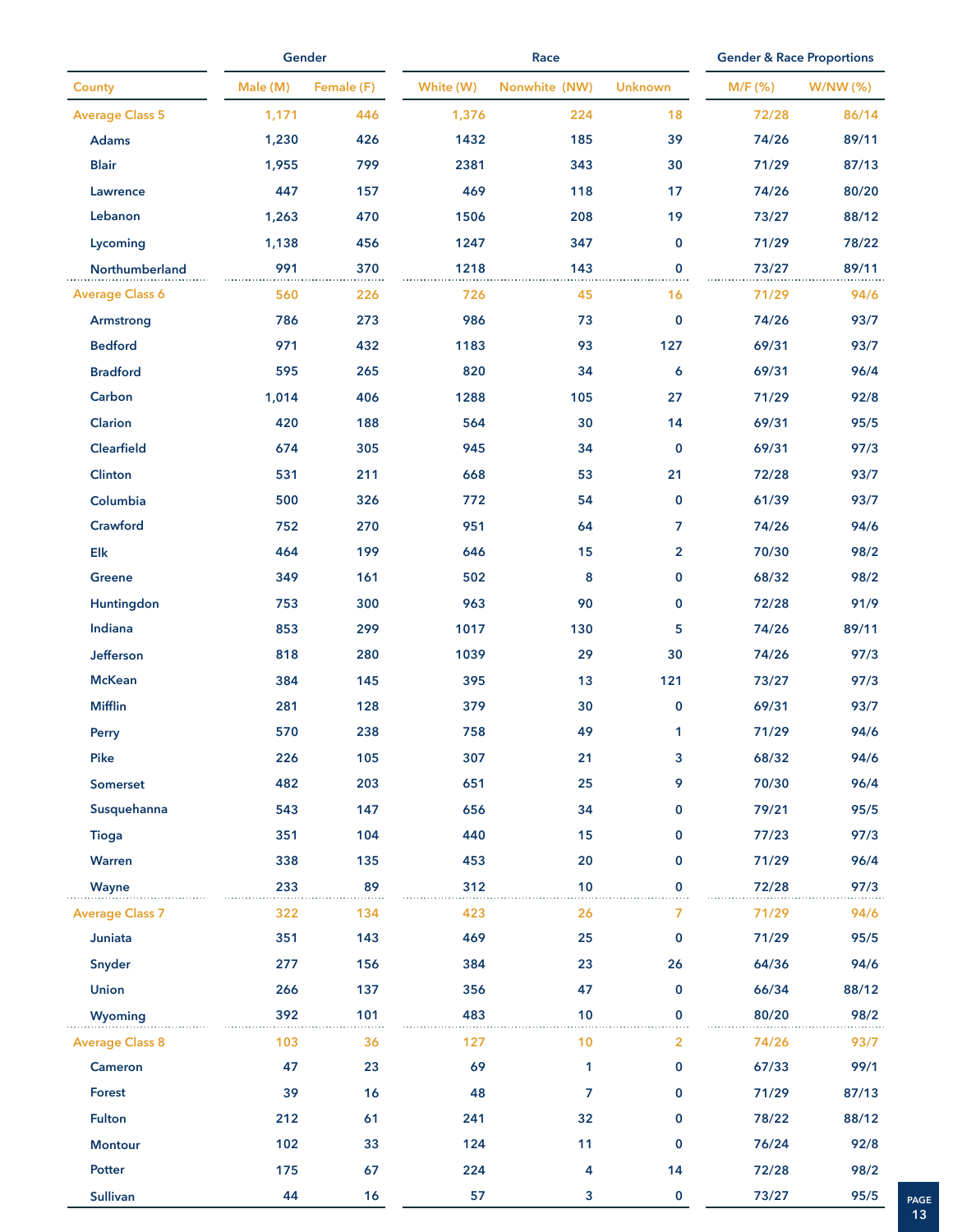## **OFFENDER SUBGROUPS**

on actively supervised caseload (as of 12/31/20)

|                          | Active Caseload Subgroup Numbers (and Percentages of Caseload) |                |               |                |               |  |  |  |
|--------------------------|----------------------------------------------------------------|----------------|---------------|----------------|---------------|--|--|--|
| <b>County</b>            | Parole                                                         | Probation      | <b>IP/PRC</b> | <b>ARD</b>     | <b>Bail</b>   |  |  |  |
| <b>Statewide Total</b>   | 53,672 (28.5%)                                                 | 89,491 (47.5%) | 16,449 (8.7%) | 20,096 (10.7%) | 8,889 (4.3%)  |  |  |  |
| 65-County Average        | 826 (26.7%)                                                    | 1,377 (41.9%)  | 253 (12.7%)   | 309 (15.2%)    | 137 (3.5%)    |  |  |  |
| <b>Average Class 1-2</b> | 8,191 (30.0%)                                                  | 13,649 (60.2%) | 470 (2.1%)    | 574 (2.2%)     | 1,112 (5.6%)  |  |  |  |
| Philadelphia             | 15,292 (54.5%)                                                 | 11,352 (40.5%) | 422 (1.5%)    | 982 (3.5%)     | $0(0.0\%)$    |  |  |  |
| Allegheny                | 1,090 (5.5%)                                                   | 15,945 (80.0%) | 518 (2.6%)    | 165 (0.8%)     | 2,224 (11.1%) |  |  |  |
| <b>Average Class 2A</b>  | 4,261 (46.0%)                                                  | 3,698 (39.7%)  | 312 (3.3%)    | 984 (10.6%)    | 41 (0.5%)     |  |  |  |
| <b>Bucks</b>             | 3,971 (44.5%)                                                  | 3,869 (43.4%)  | 64 (0.7%)     | 894 (10.0%)    | 124 (1.4%)    |  |  |  |
| <b>Delaware</b>          | 4,749 (44.6%)                                                  | 4,233 (39.7%)  | 498 (4.7%)    | 1,173 (11.0%)  | $0(0.0\%)$    |  |  |  |
| <b>Montgomery</b>        | 4,063 (48.9%)                                                  | 2,991 (36.0%)  | 373 (4.5%)    | 884 (10.6%)    | $0(0.0\%)$    |  |  |  |
| <b>Average Class 3</b>   | 1,051 (20.8%)                                                  | 2,367 (46.3%)  | 721 (13.7%)   | 634 (14.1%)    | 367 (5.1%)    |  |  |  |
| <b>Berks</b>             | 763 (13.9%)                                                    | 3,154 (57.3%)  | 386 (7.0%)    | 1,201 (21.8%)  | $0(0.0\%)$    |  |  |  |
| <b>Chester</b>           | 2,842 (31.8%)                                                  | 2,757 (30.9%)  | 397 (4.4%)    | 362 (4.1%)     | 2,574 (28.8%) |  |  |  |
| <b>Cumberland</b>        | 620 (28.9%)                                                    | 831 (38.7%)    | 296 (13.8%)   | 368 (17.2%)    | 30(1.4%)      |  |  |  |
| Dauphin                  | 940 (14.1%)                                                    | 3,456 (51.9%)  | 1,536 (23.1%) | 724 (10.9%)    | $0(0.0\%)$    |  |  |  |
| Erie                     | 520 (16.1%)                                                    | 1,704 (52.8%)  | 560 (17.4%)   | 426 (13.2%)    | 15 (0.5%)     |  |  |  |
| Lackawanna               | 320 (9.1%)                                                     | 2,076 (59.2%)  | 493 (14.1%)   | 320 (9.1%)     | 297 (8.5%)    |  |  |  |
| Lancaster                | 1,236 (17.1%)                                                  | 3,981 (55.2%)  | 930 (12.9%)   | 1,066 (14.8%)  | $0(0.0\%)$    |  |  |  |
| Lehigh                   | 945 (27.5%)                                                    | 1,315 (38.2%)  | 299 (8.7%)    | 883 (25.7%)    | $0(0.0\%)$    |  |  |  |
| Luzerne                  | 752 (22.4%)                                                    | 1,461 (43.4%)  | 555 (16.5%)   | 406 (12.1%)    | 190 (5.6%)    |  |  |  |
| Northampton              | 1,406 (35.6%)                                                  | 1,512 (38.3%)  | 279 (7.1%)    | 750 (19.0%)    | $0(0.0\%)$    |  |  |  |
| Westmoreland             | 814 (15.4%)                                                    | 2,398 (45.5%)  | 776 (14.7%)   | 1,100 (20.9%)  | 184 (3.5%)    |  |  |  |
| York                     | 1,454 (17.2%)                                                  | 3,760 (44.4%)  | 2,148 (25.4%) | $0(0.0\%)$     | 1,110 (13.1%) |  |  |  |
| <b>Average Class 4</b>   | 436 (20.4%)                                                    | 1,075 (43.1%)  | 258 (13.1%)   | 414 (19.1%)    | 105 (4.2%)    |  |  |  |
| <b>Beaver</b>            | 262 (8.9%)                                                     | 1,840 (62.2%)  | 311 (10.5%)   | 339 (11.5%)    | 204 (6.9%)    |  |  |  |
| <b>Butler</b>            | 260 (13.4%)                                                    | 581 (30.0%)    | 475 (24.5%)   | 446 (23.0%)    | 175 (9.0%)    |  |  |  |
| Cambria                  | 529 (23.8%)                                                    | 1,248 (56.1%)  | 71 (3.2%)     | 334 (15.0%)    | 41 (1.8%)     |  |  |  |
| <b>Centre</b>            | 475 (26.8%)                                                    | 413 (23.3%)    | 176 (9.9%)    | 709 (40.0%)    | $0(0.0\%)$    |  |  |  |
| Fayette                  | 161 (10.0%)                                                    | 478 (29.8%)    | 598 (37.3%)   | 253 (15.8%)    | 115 (7.2%)    |  |  |  |
| <b>Franklin</b>          | 758 (40.2%)                                                    | 481 (25.5%)    | 323 (17.1%)   | 250 (13.3%)    | 72 (3.8%)     |  |  |  |
| <b>Monroe</b>            | 510 (23.7%)                                                    | 954 (44.4%)    | 117 (5.4%)    | 557 (25.9%)    | 12 (0.6%)     |  |  |  |
| Schuylkill               | 508 (25.3%)                                                    | 1,039 (51.7%)  | 151 (7.5%)    | 285 (14.2%)    | 27 (1.3%)     |  |  |  |
| Washington               | 457 (11.3%)                                                    | 2,639 (65.2%)  | 102 (2.5%)    | 553 (13.7%)    | 297 (7.3%)    |  |  |  |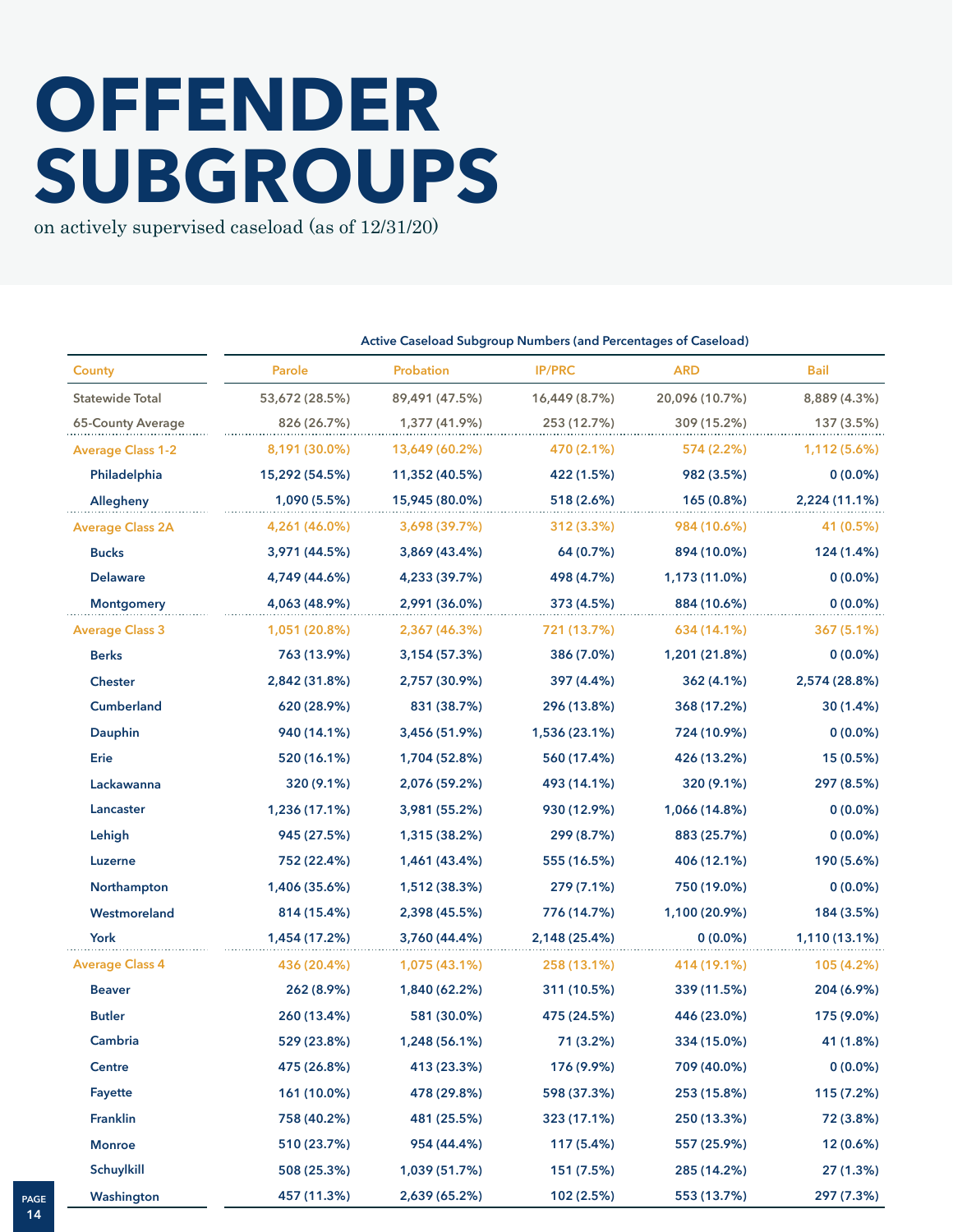**Active Caseload Subgroup Numbers (and Percentages of Caseload)**

| County                 | Parole      | Probation     | <b>IP/PRC</b> | <b>ARD</b>  | Bail        |
|------------------------|-------------|---------------|---------------|-------------|-------------|
| <b>Average Class 5</b> | 291 (18.0%) | 781 (45.8%)   | 219 (15.1%)   | 245 (16.4%) | 82 (4.7%)   |
| <b>Adams</b>           | 235 (14.2%) | 646 (39.0%)   | 389 (23.5%)   | 386 (23.3%) | $0(0.0\%)$  |
| <b>Blair</b>           | 515 (18.7%) | 1,655 (60.1%) | 107 (3.9%)    | 268 (9.7%)  | 209 (7.6%)  |
| Lawrence               | 125 (20.7%) | 216 (35.8%)   | 107 (17.7%)   | 154 (25.5%) | 2(0.3%)     |
| Lebanon                | 482 (27.8%) | 619 (35.7%)   | 224 (12.9%)   | 405 (23.4%) | $3(0.2\%)$  |
| Lycoming               | 169 (10.6%) | 908 (57.0%)   | 325 (20.4%)   | 192 (12.0%) | $0(0.0\%)$  |
| Northumberland         | 217 (15.9%) | 643 (47.2%)   | 163 (12.0%)   | 62 (4.6%)   | 276 (20.3%) |
| <b>Average Class 6</b> | 240 (31.0%) | 316 (37.6%)   | 78 (11.7%)    | 124 (16.3%) | 30 (3.4%)   |
| Armstrong              | 516 (48.7%) | 286 (27.0%)   | 94 (8.9%)     | 141 (13.3%) | 22(2.1%)    |
| <b>Bedford</b>         | 473 (33.7%) | 716 (51.0%)   | 8(0.6%)       | 177 (12.6%) | 29 (2.1%)   |
| <b>Bradford</b>        | 352 (40.9%) | 303 (35.2%)   | 35 (4.1%)     | 170 (19.8%) | $0(0.0\%)$  |
| Carbon                 | 515 (36.3%) | 443 (31.2%)   | 46 (3.2%)     | 323 (22.7%) | 93 (6.5%)   |
| Clarion                | 181 (29.8%) | 285 (46.9%)   | 85 (14.0%)    | 49 (8.1%)   | $8(1.3\%)$  |
| Clearfield             | 385 (39.3%) | 442 (45.1%)   | $0(0.0\%)$    | 95 (9.7%)   | 57 (5.8%)   |
| Clinton                | 152 (20.5%) | 311 (41.9%)   | 168 (22.6%)   | 82 (11.1%)  | 29 (3.9%)   |
| Columbia               | 246 (29.8%) | 354 (42.9%)   | 79 (9.6%)     | 138 (16.7%) | $9(1.1\%)$  |
| Crawford               | 238 (23.3%) | 433 (42.4%)   | 212 (20.7%)   | 138 (13.5%) | $1(0.1\%)$  |
| Elk                    | 220 (33.2%) | 230 (34.7%)   | 23 (3.5%)     | 190 (28.7%) | $0(0.0\%)$  |
| <b>Greene</b>          | 128 (25.1%) | 115 (22.5%)   | 97 (19.0%)    | 170 (33.3%) | $0(0.0\%)$  |
| Huntingdon             | 219 (20.8%) | 393 (37.3%)   | 87 (8.3%)     | 124 (11.8%) | 230 (21.8%) |
| Indiana                | 178 (15.5%) | 622 (54.0%)   | 128 (11.1%)   | 128 (11.1%) | 96 (8.3%)   |
| Jefferson              | 178 (16.2%) | 642 (58.5%)   | 123 (11.2%)   | 155 (14.1%) | $0(0.0\%)$  |
| <b>McKean</b>          | 126 (23.8%) | 190 (35.9%)   | 82 (15.5%)    | 131 (24.8%) | $0(0.0\%)$  |
| <b>Mifflin</b>         | 181 (44.3%) | 161 (39.4%)   | 45 (11.0%)    | 15(3.7%)    | 7(1.7%)     |
| Perry                  | 279 (34.5%) | 394 (48.8%)   | 50 (6.2%)     | 85 (10.5%)  | $0(0.0\%)$  |
| Pike                   | 113 (34.1%) | 60 (18.1%)    | 42 (12.7%)    | 82 (24.8%)  | 34 (10.3%)  |
| <b>Somerset</b>        | 197 (28.8%) | 290 (42.3%)   | 24 (3.5%)     | 157 (22.9%) | 17 (2.5%)   |
| Susquehanna            | 205 (29.7%) | 341 (49.4%)   | 40 (5.8%)     | 86 (12.5%)  | 18 (2.6%)   |
| <b>Tioga</b>           | 135 (29.7%) | 91 (20.0%)    | 101 (22.2%)   | 128 (28.1%) | $0(0.0\%)$  |
| Warren                 | 179 (37.8%) | 83 (17.5%)    | 164 (34.7%)   | 37 (7.8%)   | $10(2.1\%)$ |
| Wayne                  | 121 (37.6%) | 72 (22.4%)    | 67 (20.8%)    | 42 (13.0%)  | 20(6.2%)    |
| <b>Average Class 7</b> | 128 (26.9%) | 200 (44.5%)   | 71 (15.8%)    | 52 (11.4%)  | 6(1.4%)     |
| Juniata                | 170 (34.4%) | 186 (37.7%)   | 52 (10.5%)    | 86 (17.4%)  | $0(0.0\%)$  |
| Snyder                 | 73 (16.9%)  | 214 (49.4%)   | 111 (25.6%)   | 35(8.1%)    | $0(0.0\%)$  |
| <b>Union</b>           | 40 (9.9%)   | 224 (55.6%)   | 60 (14.9%)    | 63 (15.6%)  | 16 (4.0%)   |
| <b>Wyoming</b>         | 228 (46.2%) | 175 (35.5%)   | 59 (12.0%)    | 23 (4.7%)   | 8(1.6%)     |
| <b>Average Class 8</b> | 34 (29.2%)  | 47 (37.5%)    | 33 (17.9%)    | 25 (15.1%)  | $1(0.4\%)$  |
| <b>Cameron</b>         | $9(12.9\%)$ | 57 (81.4%)    | $0(0.0\%)$    | 4(5.7%)     | $0(0.0\%)$  |
| <b>Forest</b>          | 17 (30.9%)  | 15 (27.3%)    | 15 (27.3%)    | 8(14.5%)    | $0(0.0\%)$  |
| <b>Fulton</b>          | 30 (11.0%)  | 61 (22.3%)    | 125 (45.8%)   | 55 (20.1%)  | 2(0.7%)     |
| <b>Montour</b>         | 35 (25.9%)  | 71 (52.6%)    | 16 (11.9%)    | $11(8.1\%)$ | 2(1.5%)     |
| Potter                 | 75 (31.0%)  | 68 (28.1%)    | 38 (15.7%)    | 61 (25.2%)  | $0(0.0\%)$  |
| <b>Sullivan</b>        | 38 (63.3%)  | 8 (13.3%)     | 4(6.7%)       | 10 (16.7%)  | $0(0.0\%)$  |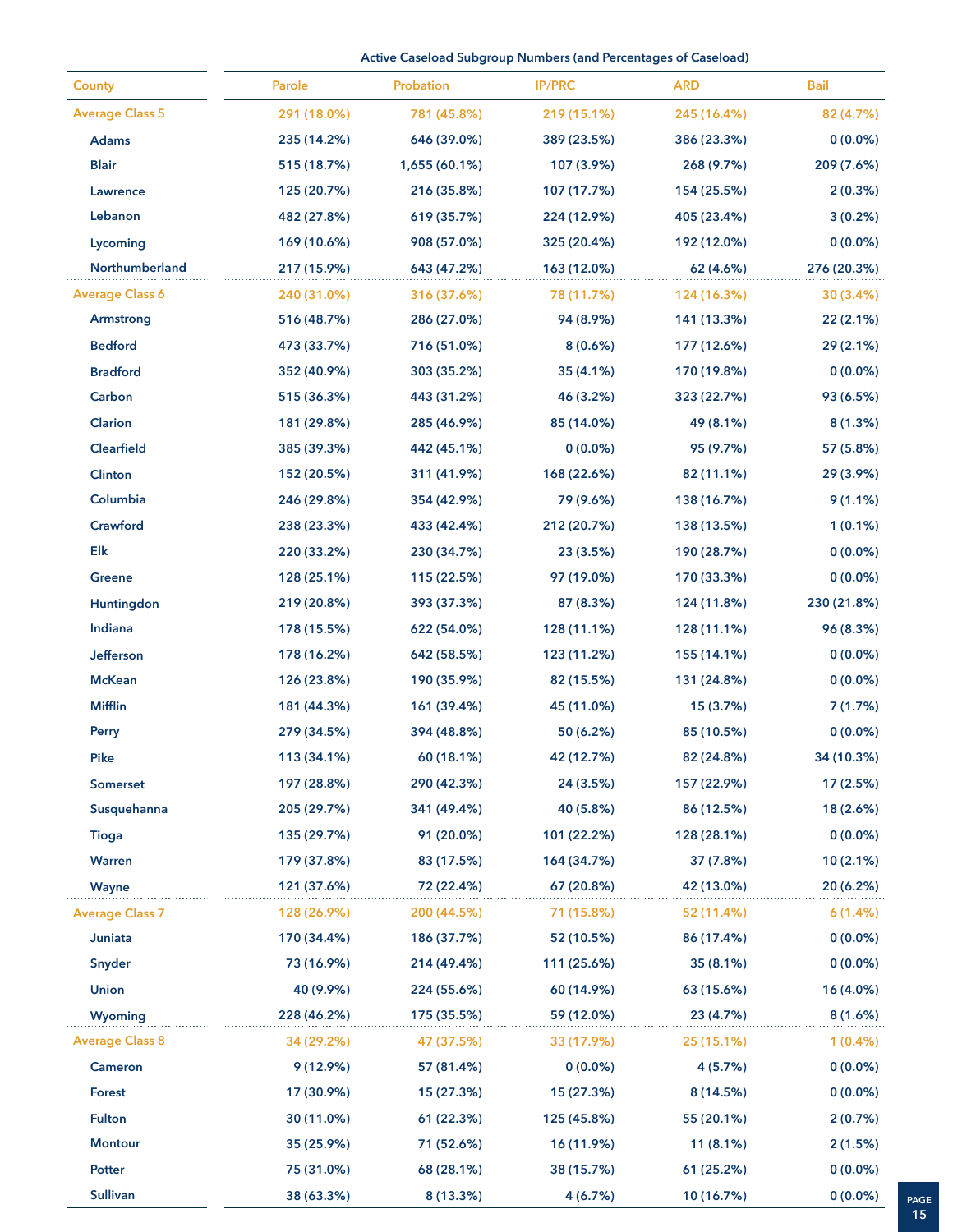### **NEW OFFENDER ADDITIONS**

onto actively supervised caseload, by subgroups (as of 12/31/20)

|                          | New Offender Additions (and Percentages of Total), By Caseload Subgroups |                  |                                           |                |               |                 |
|--------------------------|--------------------------------------------------------------------------|------------------|-------------------------------------------|----------------|---------------|-----------------|
| <b>County</b>            | Parole                                                                   | <b>Probation</b> | <b>IP/PRC</b>                             | <b>ARD</b>     | <b>Bail</b>   | <b>Total</b>    |
| <b>Statewide Total</b>   | 16,317 (21.2%)                                                           | 30,555 (39.7%)   | 6,982 (9.1%)                              | 15,784 (20.5%) | 7,231 (9.4%)  | 76,869 (100.0%) |
| 61-County Average        | 272 (24.6%)                                                              | 509 (35.9%)      | 116 (10.8%)                               | 263 (25.2%)    | 121 (3.5%)    | 1,281 (100.0%)  |
| <b>Average Class 1-2</b> | 1,297 (25.4%)                                                            | 3,489 (44.6%)    | 463 (4.5%)                                | 745 (7.3%)     | 2,120 (18.2%) | 8,112 (100.0%)  |
| Philadelphia             | 2,148 (47.0%)                                                            | 2,200 (48.1%)    | 83 (1.8%)                                 | 139 (3.0%)     | $0(0.0\%)$    | 4,570 (100.0%)  |
| Allegheny                | 445 (3.8%)                                                               | 4,777 (41.0%)    | 842 (7.2%)                                | 1,351 (11.6%)  | 4,239 (36.4%) | 11,654 (100.0%) |
| <b>Average Class 2A</b>  | 755 (31.4%)                                                              | 948 (40.5%)      | 119 (4.6%)                                | 576 (21.7%)    | 35 (1.9%)     | 2,434 (100.0%)  |
| <b>Bucks</b>             | 668 (35.5%)                                                              | 1,041 (55.3%)    | 4(0.2%)                                   | 62 (3.3%)      | 106 (5.6%)    | 1,881 (100.0%)  |
| <b>Delaware</b>          | 668 (26.2%)                                                              | 748 (29.4%)      | 278 (10.9%)                               | 854 (33.5%)    | $0(0.0\%)$    | 2,548 (100.0%)  |
| <b>Montgomery</b>        | 930 (32.4%)                                                              | 1,055 (36.7%)    | 75 (2.6%)                                 | 812 (28.3%)    | $0(0.0\%)$    | 2,872 (100.0%)  |
| <b>Average Class 3</b>   | 571 (22.7%)                                                              | 1,088 (39.3%)    | 294 (10.5%)                               | 515 (21.9%)    | 188 (5.5%)    | 2,655 (100.0%)  |
| <b>Berks</b>             | 244 (12.8%)                                                              | 821 (43.1%)      | 50 (2.6%)                                 | 792 (41.5%)    | $0(0.0\%)$    | 1,907 (100.0%)  |
| <b>Chester</b>           | 844 (38.2%)                                                              | 697 (31.5%)      | 146 (6.6%)                                | 524 (23.7%)    | $0(0.0\%)$    | 2,211 (100.0%)  |
| <b>Cumberland</b>        | 458 (30.7%)                                                              | 491 (32.9%)      | 200 (13.4%)                               | 332 (22.2%)    | 12 (0.8%)     | 1,493 (100.0%)  |
| Dauphin                  | 812 (17.1%)                                                              | 2,604 (55.0%)    | 743 (15.7%)                               | 578 (12.2%)    | $0(0.0\%)$    | 4,737 (100.0%)  |
| Erie                     | 217 (14.2%)                                                              | 563 (36.8%)      | 310 (20.3%)                               | 423 (27.7%)    | 15 (1.0%)     | 1,528 (100.0%)  |
| Lackawanna               |                                                                          |                  | <b>New Offender Additions Unavailable</b> |                |               |                 |
| Lancaster                | 755 (20.8%)                                                              | 1,860 (51.3%)    | 425 (11.7%)                               | 584 (16.1%)    | $0(0.0\%)$    | 3,624 (100.0%)  |
| Lehigh                   | 1,099 (34.6%)                                                            | 1,068 (33.6%)    | 152 (4.8%)                                | 858 (27.0%)    | $0(0.0\%)$    | 3,177 (100.0%)  |
| Luzerne                  | 471 (24.9%)                                                              | 679 (36.0%)      | 229 (12.1%)                               | 384 (20.3%)    | 125 (6.6%)    | 1,888 (100.0%)  |
| Northampton              | 569 (32.3%)                                                              | 653 (37.1%)      | 28 (1.6%)                                 | 511 (29.0%)    | $0(0.0\%)$    | 1,761 (100.0%)  |
| Northumberland           | 566 (17.8%)                                                              | 1,413 (44.6%)    | 363 (11.4%)                               | 676 (21.3%)    | 153 (4.8%)    | 3,171 (100.0%)  |
| York                     | 249 (6.7%)                                                               | 1,117 (30.1%)    | 585 (15.8%)                               | $0(0.0\%)$     | 1,759 (47.4%) | 3,710 (100.0%)  |
| <b>Average Class 4</b>   | 238 (17.0%)                                                              | 496 (35.0%)      | 90 (7.3%)                                 | 436 (36.9%)    | 69 (3.8%)     | 1,329 (100.0%)  |
| <b>Beaver</b>            | 359 (16.7%)                                                              | 1,032 (48.0%)    | 83 (3.9%)                                 | 471 (21.9%)    | 204 (9.5%)    | 2,149 (100.0%)  |
| <b>Butler</b>            | 332 (21.2%)                                                              | 416 (26.5%)      | 197 (12.6%)                               | 531 (33.9%)    | 92 (5.9%)     | 1,568 (100.0%)  |
| Cambria                  | 114 (14.7%)                                                              | 370 (47.8%)      | 38 (4.9%)                                 | 252 (32.6%)    | $0(0.0\%)$    | 774 (100.0%)    |
| Centre                   | 64 (8.3%)                                                                | 181 (23.4%)      | 11 (1.4%)                                 | 519 (67.0%)    | $0(0.0\%)$    | 775 (100.0%)    |
| Fayette                  | 38 (4.6%)                                                                | 223 (27.0%)      | 143 (17.3%)                               | 421 (51.0%)    | $0(0.0\%)$    | 825 (100.0%)    |
| <b>Franklin</b>          | 538 (41.2%)                                                              | 263 (20.2%)      | 170 (13.0%)                               | 264 (20.2%)    | 70 (5.4%)     | 1,305 (100.0%)  |
| <b>Monroe</b>            | 209 (15.9%)                                                              | 436 (33.1%)      | 43 (3.3%)                                 | 617 (46.8%)    | 12 (0.9%)     | 1,317 (100.0%)  |
| Schuylkill               |                                                                          |                  | <b>New Offender Additions Unavailable</b> |                |               |                 |
| Washington               | 252 (13.1%)                                                              | 1,043 (54.3%)    | 37 (1.9%)                                 | 414 (21.5%)    | 176 (9.2%)    | 1,922 (100.0%)  |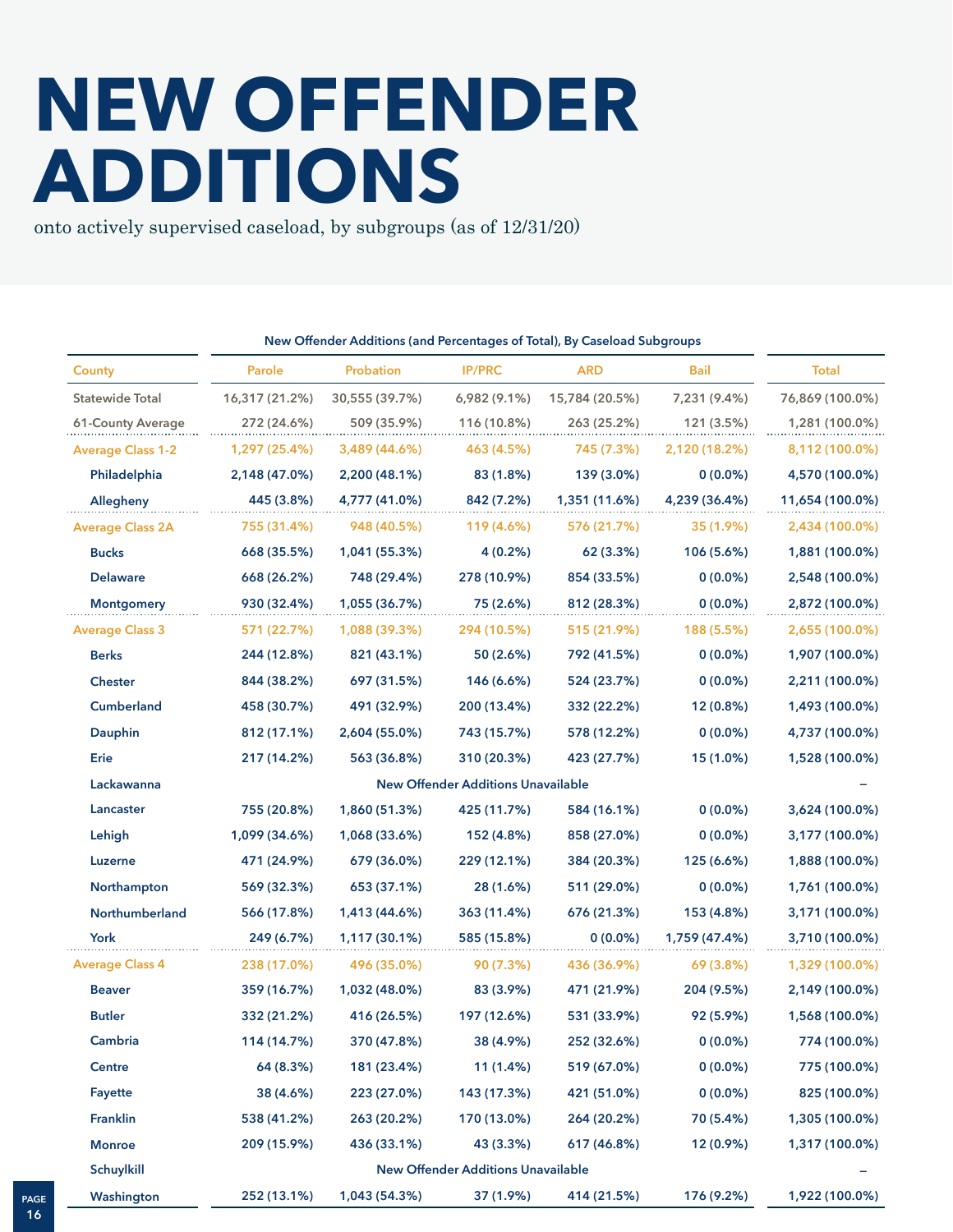#### **New Offender Additions (and Percentages of Total), By Caseload Subgroups**

|                        |             |             |                                           | New Offender Additions (and Percentages of Total), By Caseload Subgroups |             |                |
|------------------------|-------------|-------------|-------------------------------------------|--------------------------------------------------------------------------|-------------|----------------|
| <b>County</b>          | Parole      | Probation   | <b>IP/PRC</b>                             | <b>ARD</b>                                                               | <b>Bail</b> | <b>Total</b>   |
| <b>Average Class 5</b> | 134 (16.6%) | 337 (40.4%) | 115 (14.3%)                               | 225 (28.8%)                                                              | $0(0.0\%)$  | 811 (100.0%)   |
| <b>Adams</b>           | 159 (15.6%) | 241 (23.6%) | 228 (22.3%)                               | 394 (38.6%)                                                              | $0(0.0\%)$  | 1,022 (100.0%) |
| <b>Blair</b>           | 184 (18.3%) | 492 (49.0%) | 48 (4.8%)                                 | 280 (27.9%)                                                              | $0(0.0\%)$  | 1,004 (100.0%) |
| Lawrence               | 70 (17.4%)  | 99 (24.6%)  | 67 (16.6%)                                | 167 (41.4%)                                                              | $0(0.0\%)$  | 403 (100.0%)   |
| Lebanon                |             |             | <b>New Offender Additions Unavailable</b> |                                                                          |             |                |
| Lycoming               | 156 (16.3%) | 504 (52.6%) | 152 (15.8%)                               | 147 (15.3%)                                                              | $0(0.0\%)$  | 959 (100.0%)   |
| Northumberland         | 102 (15.3%) | 348 (52.1%) | 79 (11.8%)                                | 139 (20.8%)                                                              | $0(0.0\%)$  | 668 (100.0%)   |
| <b>Average Class 6</b> | 102 (26.3%) | 124 (33.2%) | 44 (11.6%)                                | 95 (25.8%)                                                               | $12(3.1\%)$ | 377 (100.0%)   |
| <b>Armstrong</b>       | 207 (42.7%) | 136 (28.0%) | 36 (7.4%)                                 | 86 (17.7%)                                                               | 20 (4.1%)   | 485 (100.0%)   |
| <b>Bedford</b>         |             |             | <b>New Offender Additions Unavailable</b> |                                                                          |             |                |
| <b>Bradford</b>        | 229 (48.8%) | 136 (29.0%) | 10(2.1%)                                  | 93 (19.8%)                                                               | $1(0.2\%)$  | 469 (100.0%)   |
| Carbon                 | 233 (32.6%) | 233 (32.6%) | 21(2.9%)                                  | 177 (24.8%)                                                              | 51 (7.1%)   | 715 (100.0%)   |
| Clarion                | 61 (23.4%)  | 94 (36.0%)  | 18 (6.9%)                                 | 85 (32.6%)                                                               | $3(1.1\%)$  | 261 (100.0%)   |
| Clearfield             | 67 (20.9%)  | 121 (37.7%) | $0(0.0\%)$                                | 133 (41.4%)                                                              | $0(0.0\%)$  | 321 (100.0%)   |
| Clinton                | 55 (19.9%)  | 108 (39.0%) | 31 (11.2%)                                | 66 (23.8%)                                                               | $17(6.1\%)$ | 277 (100.0%)   |
| Columbia               | 42 (13.6%)  | 30 (9.7%)   | 127 (41.2%)                               | 100 (32.5%)                                                              | $9(2.9\%)$  | 308 (100.0%)   |
| Crawford               | 141 (23.7%) | 176 (29.6%) | 98 (16.5%)                                | 172 (29.0%)                                                              | 7(1.2%)     | 594 (100.0%)   |
| Elk                    |             |             | <b>New Offender Additions Unavailable</b> |                                                                          |             |                |
| <b>Greene</b>          | 62 (25.6%)  | 76 (31.4%)  | 37 (15.3%)                                | 67 (27.7%)                                                               | $0(0.0\%)$  | 242 (100.0%)   |
| Huntingdon             | 87 (24.6%)  | 116 (32.9%) | 36 (10.2%)                                | 114 (32.3%)                                                              | $0(0.0\%)$  | 353 (100.0%)   |
| Indiana                | 90 (15.2%)  | 194 (32.7%) | 80 (13.5%)                                | 180 (30.3%)                                                              | 50 (8.4%)   | 594 (100.0%)   |
| Jefferson              | 78 (18.6%)  | 177 (42.1%) | 46 (11.0%)                                | 119 (28.3%)                                                              | $0(0.0\%)$  | 420 (100.0%)   |
| <b>McKean</b>          | 87 (16.6%)  | 100 (19.1%) | 253 (48.3%)                               | 84 (16.0%)                                                               | $0(0.0\%)$  | 524 (100.0%)   |
| <b>Mifflin</b>         | 157 (44.6%) | 137 (38.9%) | 9(2.6%)                                   | 42 (11.9%)                                                               | 7(2.0%)     | 352 (100.0%)   |
| Perry                  | 97 (29.7%)  | 142 (43.4%) | 15 (4.6%)                                 | 73 (22.3%)                                                               | $0(0.0\%)$  | 327 (100.0%)   |
| Pike                   | 93 (38.1%)  | 57 (23.4%)  | 26 (10.7%)                                | 48 (19.7%)                                                               | 20 (8.2%)   | 244 (100.0%)   |
| Somerset               | 186 (34.4%) | 223 (41.3%) | 12 (2.2%)                                 | 105 (19.4%)                                                              | 14 (2.6%)   | 540 (100.0%)   |
| Susquehanna            | 30 (14.5%)  | 90 (43.5%)  | $2(1.0\%)$                                | 73 (35.3%)                                                               | 12 (5.8%)   | 207 (100.0%)   |
| <b>Tioga</b>           | 73 (26.9%)  | 58 (21.4%)  | 26 (9.6%)                                 | 114 (42.1%)                                                              | $0(0.0\%)$  | 271 (100.0%)   |
| Warren                 | 24 (9.6%)   | 152 (60.8%) | 23 (9.2%)                                 | 40 (16.0%)                                                               | 11 (4.4%)   | 250 (100.0%)   |
| Wayne                  | 47 (27.3%)  | 44 (25.6%)  | 28 (16.3%)                                | 33 (19.2%)                                                               | 20 (11.6%)  | 172 (100.0%)   |
| <b>Average Class 7</b> | 76 (31.3%)  | 92 (34.0%)  | 42 (15.0%)                                | 42 (17.3%)                                                               | 6(2.3%)     | 258 (100.0%)   |
| Juniata                | 65 (34.9%)  | 52 (28.0%)  | 20 (10.8%)                                | 49 (26.3%)                                                               | $0(0.0\%)$  | 186 (100.0%)   |
| Snyder                 | 103 (30.0%) | 141 (41.1%) | 65 (19.0%)                                | 34 (9.9%)                                                                | $0(0.0\%)$  | 343 (100.0%)   |
| <b>Union</b>           | 33 (11.1%)  | 123 (41.6%) | 70 (23.6%)                                | 54 (18.2%)                                                               | 16 (5.4%)   | 296 (100.0%)   |
| Wyoming                | 101 (49.3%) | 52 (25.4%)  | 14 (6.8%)                                 | 30 (14.6%)                                                               | $8(3.9\%)$  | 205 (100.0%)   |
| <b>Average Class 8</b> | 25 (31.4%)  | 25 (32.2%)  | 12 (13.1%)                                | 20 (23.1%)                                                               | $0(0.3\%)$  | 82 (100.0%)    |
| Cameron                | 10 (23.3%)  | 28 (65.1%)  | $0(0.0\%)$                                | 5(11.6%)                                                                 | $0(0.0\%)$  | 43 (100.0%)    |
| <b>Forest</b>          | 7 (30.4%)   | $3(13.0\%)$ | 6(26.1%)                                  | 7(30.4%)                                                                 | $0(0.0\%)$  | 23 (100.0%)    |
| <b>Fulton</b>          | 17 (12.9%)  | 39 (29.5%)  | 35 (26.5%)                                | 39 (29.5%)                                                               | 2(1.5%)     | 132 (100.0%)   |
| <b>Montour</b>         | 28 (26.7%)  | 43 (41.0%)  | 10 (9.5%)                                 | 24 (22.9%)                                                               | $0(0.0\%)$  | 105 (100.0%)   |
| Potter                 | 61 (45.2%)  | 26 (19.3%)  | 17 (12.6%)                                | 31 (23.0%)                                                               | $0(0.0\%)$  | 135 (100.0%)   |
| <b>Sullivan</b>        | 26 (50.0%)  | 13 (25.0%)  | 2(3.8%)                                   | 11 (21.2%)                                                               | $0(0.0\%)$  | 52 (100.0%)    |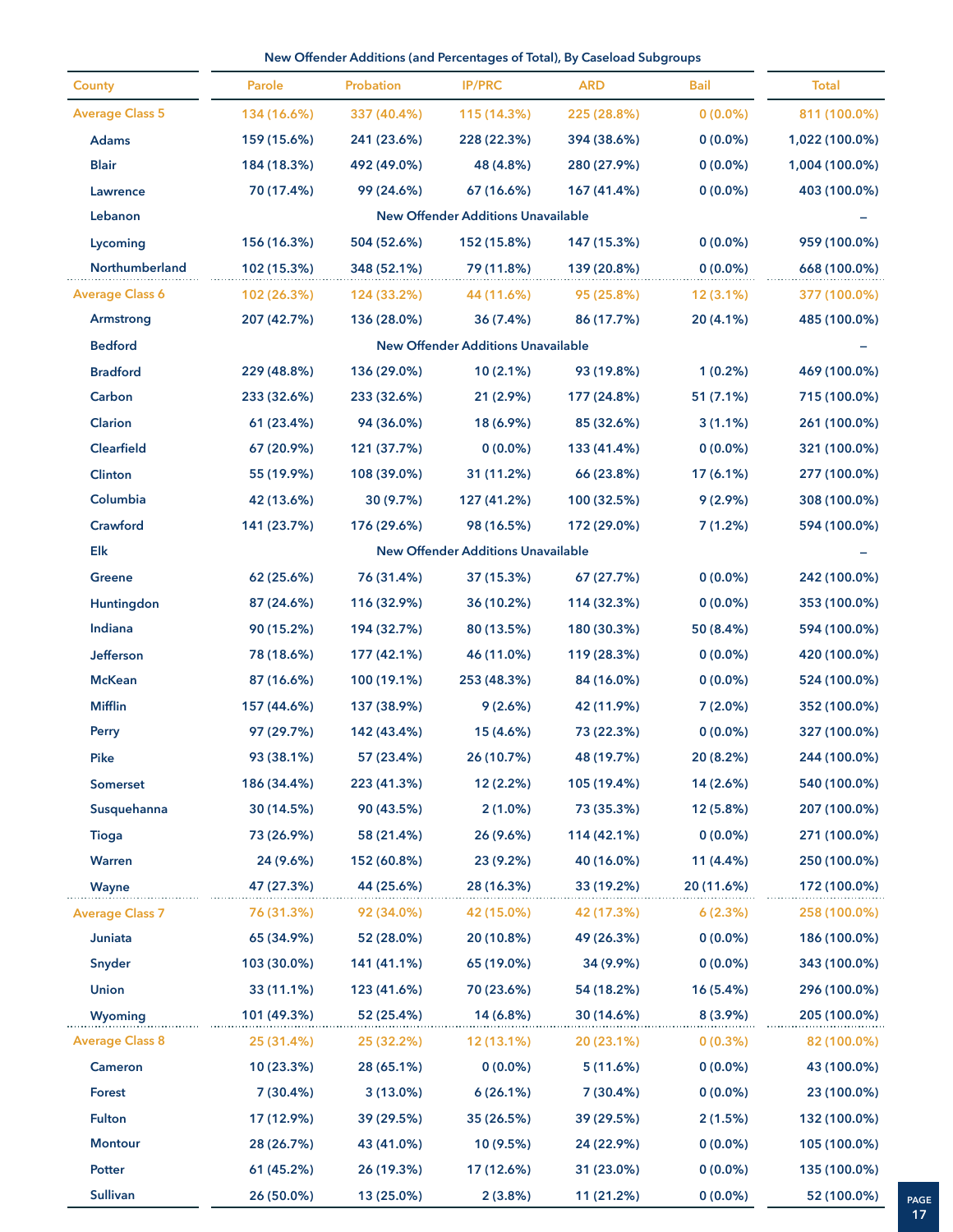# **RISK ASSESSMENT SCORES**

actively supervised offenders assessed for criminogenic risk (as of 12/31/20)

|                          |        |             |                 | Number of Offenders in Risk Scores Categories |             |                  |              | <b>Risk Score</b>        |
|--------------------------|--------|-------------|-----------------|-----------------------------------------------|-------------|------------------|--------------|--------------------------|
| <b>County</b>            | Low    | Low/Mod     | <b>Moderate</b> | Mod/High                                      | <b>High</b> | <b>Very High</b> | <b>Total</b> | Index                    |
| <b>Statewide Total</b>   | 40,338 | 5,428       | 29,882          | 284                                           | 15,742      | 305              | 91,979       | 1.71                     |
| 56-County Average        | 720    | 84          | 534             | 4                                             | 281         | 15               | 1,642        | 1.72                     |
| <b>Average Class 1-2</b> | 6,916  | 1,026       | 5,678           | 115                                           | 1,868       | 0                | 15,602       | 1.57                     |
| Philadelphia             | 11,568 | $\mathbf 0$ | 10,255          | 0                                             | 3,663       | 0                | 25,486       | 1.69                     |
| Allegheny                | 2,264  | 2,051       | 1,100           | 229                                           | 73          | $\mathbf 0$      | 5,717        | 1.46                     |
| <b>Average Class 2A</b>  | 2,174  | $\mathbf 0$ | 1,814           | 0                                             | 2,076       | 8                | 6,068        | 1.95                     |
| <b>Bucks</b>             | 1,170  | $\mathbf 0$ | 2,114           | 0                                             | 541         | 0                | 3,825        | 1.84                     |
| <b>Delaware</b>          |        |             |                 | <b>Information Unavailable</b>                |             |                  |              |                          |
| <b>Montgomery</b>        | 3,178  | $\mathbf 0$ | 1,514           | 0                                             | 3,611       | 8                | 8,311        | 2.05                     |
| <b>Average Class 3</b>   | 1,119  | 166         | 891             | 0                                             | 381         | 9                | 2,566        | 1.68                     |
| <b>Berks</b>             | 1,376  | $\mathbf 0$ | 1,718           | 0                                             | 486         | 15               | 3,595        | 1.76                     |
| <b>Chester</b>           | 1,595  | $\mathbf 0$ | 387             | 0                                             | 617         | 3                | 2,602        | 1.63                     |
| <b>Cumberland</b>        | 477    | $\mathbf 0$ | 142             | 0                                             | 59          | 8                | 686          | 1.41                     |
| Dauphin                  | 696    | $\mathbf 0$ | 1,200           | 0                                             | 116         | 5                | 2,017        | 1.72                     |
| Erie                     | 456    | $\mathbf 0$ | 437             | 0                                             | 815         | $\mathbf 0$      | 1,708        | 2.21                     |
| Lackawanna               | 4      | $\mathbf 0$ | 1               | 0                                             | 1           | 0                | 6            | 1.50                     |
| Lancaster                | 1,039  | 1,825       | 486             | 0                                             | $\mathbf 0$ | 0                | 3,350        | 1.42                     |
| Lehigh                   | 1,421  | $\mathbf 0$ | 373             | 0                                             | 992         | 0                | 2,786        | 1.85                     |
| Luzerne                  |        |             |                 | <b>Information Unavailable</b>                |             |                  |              |                          |
| Northampton              | 1,504  | $\mathbf 0$ | 911             | 0                                             | 222         | 1                | 2,638        | 1.51                     |
| Westmoreland             | 902    | $\mathbf 0$ | 875             | 0                                             | 488         | 42               | 2,307        | 1.86                     |
| York                     | 2,839  | $\mathbf 0$ | 3,271           | 0                                             | 392         | 30               | 6,532        | 1.63                     |
| <b>Average Class 4</b>   | 401    | $\bf{0}$    | 252             | 0                                             | 181         | 24               | 858          | 1.85                     |
| <b>Beaver</b>            | 752    | $\mathbf 0$ | 206             | 0                                             | 9           | $\mathbf 0$      | 967          | 1.23                     |
| <b>Butler</b>            | 228    | $\bf{0}$    | 370             | 0                                             | 294         | $\mathbf 0$      | 892          | 2.07                     |
| Cambria                  | 208    | $\mathbf 0$ | 112             | $\mathbf 0$                                   | 217         | 14               | 551          | 2.07                     |
| Centre                   |        |             |                 | <b>Information Unavailable</b>                |             |                  |              | $\overline{\phantom{m}}$ |
| Fayette                  | 498    | $\mathbf 0$ | 173             | $\mathbf 0$                                   | 135         | 0                | 806          | 1.55                     |
| Franklin                 | 77     | $\pmb{0}$   | 11              | $\pmb{0}$                                     | 117         | $\pmb{0}$        | 205          | 2.20                     |
| <b>Monroe</b>            |        |             |                 | <b>Information Unavailable</b>                |             |                  |              | Ξ.                       |
| Schuylkill               | 644    | $\pmb{0}$   | 638             | 0                                             | 313         | 132              | 1,727        | 1.96                     |
| Washington               |        |             |                 | <b>Information Unavailable</b>                |             |                  |              | -                        |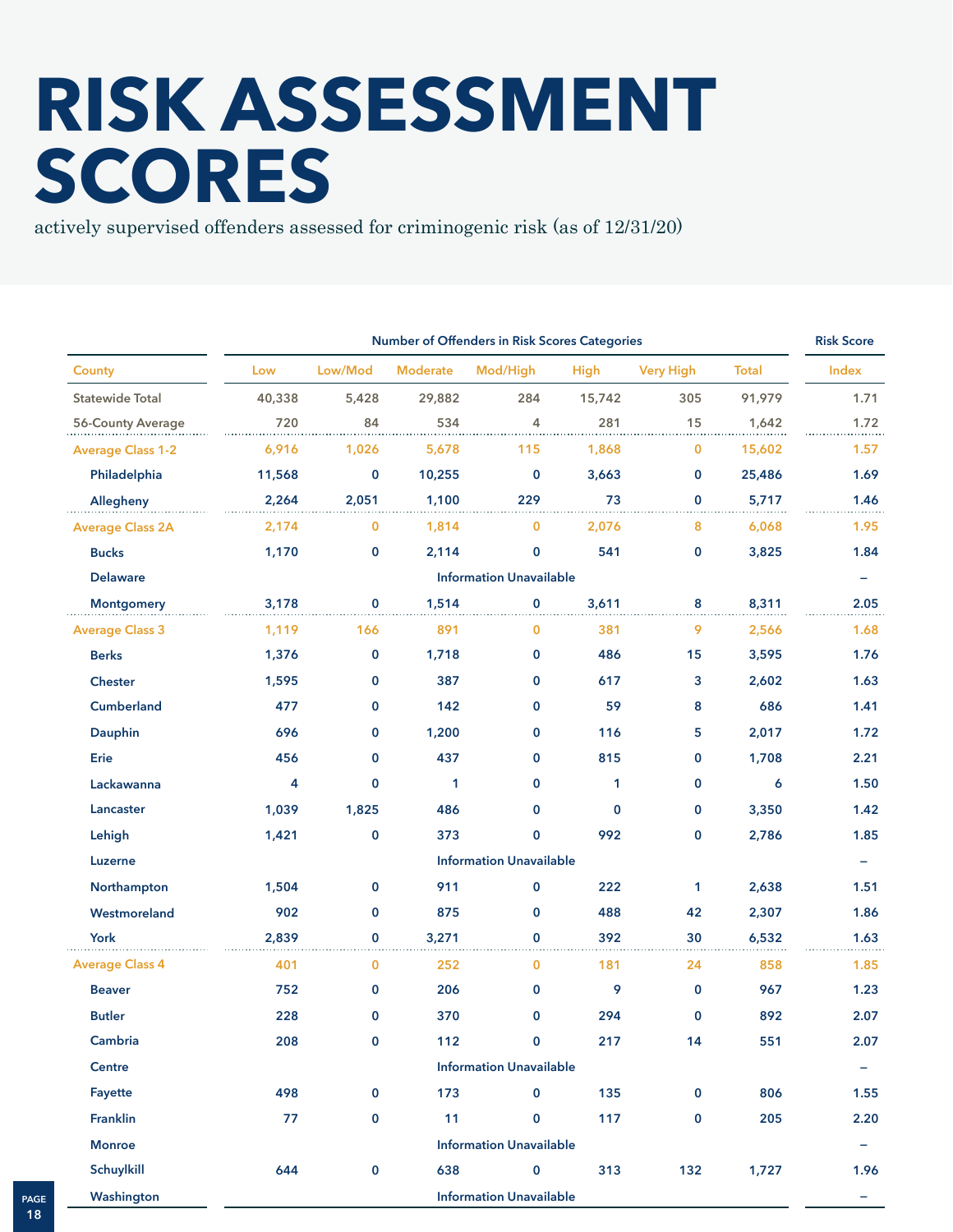**Number of Offenders in Risk Scores Categories Risk Score Risk Score** 

| County                 | Low         | Low/Mod      | Moderate                | Mod/High                       | High           | <b>Very High</b> | <b>Total</b> | Index                    |
|------------------------|-------------|--------------|-------------------------|--------------------------------|----------------|------------------|--------------|--------------------------|
| <b>Average Class 5</b> | 381         | 205          | 163                     | 9                              | 41             | $\mathbf{1}$     | 799          | 1.47                     |
| Adams                  | 302         | 351          | 63                      | 3                              | $\mathbf 0$    | 0                | 719          | 1.34                     |
| <b>Blair</b>           | 707         | 0            | 346                     | 0                              | 89             | 6                | 1,148        | 1.47                     |
| Lawrence               | 140         | $\mathbf 0$  | 67                      | $\mathbf 0$                    | 28             | 0                | 235          | 1.52                     |
| Lebanon                | 221         | 420          | 240                     | 35                             | 3              | 0                | 919          | 1.55                     |
| Lycoming               | 520         | 457          | 111                     | 17                             | 1              | $\bf{0}$         | 1,106        | 1.33                     |
| Northumberland         | 398         | $\mathbf 0$  | 148                     | $\mathbf 0$                    | 122            | $\mathbf 0$      | 668          | 1.59                     |
| <b>Average Class 6</b> | 199         | 15           | 102                     | $\mathbf 0$                    | 97             | 1                | 414          | 1.62                     |
| Armstrong              | 322         | $\pmb{0}$    | 105                     | $\mathbf 0$                    | 175            | $\bf{0}$         | 602          | 1.76                     |
| <b>Bedford</b>         |             |              |                         | <b>Information Unavailable</b> |                |                  |              | $\overline{\phantom{a}}$ |
| <b>Bradford</b>        | 207         | $\mathbf 0$  | 72                      | $\mathbf 0$                    | 233            | 1                | 513          | 2.05                     |
| Carbon                 | 163         | $\mathbf 0$  | 207                     | 0                              | 736            | 6                | 1,112        | 2.53                     |
| Clarion                | 214         | $\pmb{0}$    | 262                     | 0                              | 79             | $\pmb{0}$        | 555          | 1.76                     |
| <b>Clearfield</b>      |             |              |                         | <b>Information Unavailable</b> |                |                  |              | $\overline{\phantom{m}}$ |
| Clinton                | 118         | $\mathbf 0$  | 38                      | $\mathbf 0$                    | 74             | $\mathbf 0$      | 230          | 1.81                     |
| Columbia               | 5           | 0            | $\overline{\mathbf{2}}$ | $\pmb{0}$                      | $\mathbf{1}$   | $\bf{0}$         | 8            | 1.50                     |
| Crawford               | 428         | $\mathbf 0$  | 226                     | 0                              | 67             | 0                | 721          | 1.50                     |
| $E$ lk                 | 23          | $\mathbf 0$  | 10                      | 0                              | $\overline{2}$ | 1                | 36           | 1.47                     |
| Greene                 | 60          | 0            | 16                      | $\mathbf 0$                    | 4              | $\overline{2}$   | 82           | 1.37                     |
| Huntingdon             | $\mathbf 0$ | 324          | 159                     | 0                              | 35             | 0                | 518          | 1.75                     |
| Indiana                | 492         | $\pmb{0}$    | 430                     | 0                              | 230            | 0                | 1,152        | 1.77                     |
| Jefferson              | 339         | $\mathbf 0$  | 60                      | 0                              | 170            | $\mathbf{1}$     | 570          | 1.71                     |
| <b>McKean</b>          | 318         | $\mathbf 0$  | 60                      | 0                              | 20             | 0                | 398          | 1.25                     |
| <b>Mifflin</b>         | 113         | $\mathbf 0$  | 47                      | $\mathbf 0$                    | 28             | 0                | 188          | 1.55                     |
| Perry                  | 102         | $\mathbf 0$  | 55                      | $\mathbf 0$                    | 81             | 0                | 238          | 1.91                     |
| <b>Pike</b>            | 174         | $\mathbf 0$  | 30                      | 0                              | 3              | 0                | 207          | 1.17                     |
| Somerset               | 168         | $\mathbf 0$  | 46                      | $\mathbf 0$                    | $\overline{7}$ | $\mathbf 0$      | 221          | 1.27                     |
| Susquehanna            | 575         | $\mathbf 0$  | 75                      | 0                              | 29             | $\mathbf 0$      | 679          | 1.20                     |
| <b>Tioga</b>           | 134         | $\mathbf{0}$ | 81                      | $\mathbf 0$                    | 34             | 5                | 254          | 1.65                     |
| Warren                 | 83          | $\mathbf{0}$ | 50                      | 0                              | 12             | 0                | 145          | 1.51                     |
| Wayne                  | 140         | $\mathbf 0$  | 108                     | $\mathbf 0$                    | 11             | 4                | 263          | 1.54                     |
| <b>Average Class 7</b> | 156         | $\bf{0}$     | 106                     | $\mathbf{0}$                   | 72             | 5                | 339          | 1.78                     |
| Juniata                | 198         | $\mathbf 0$  | 39                      | 0                              | 60             | 1                | 298          | 1.54                     |
| Snyder                 | 225         | $\mathbf{0}$ | 51                      | 0                              | 51             | $\mathbf 0$      | 327          | 1.47                     |
| <b>Union</b>           | 49          | $\mathbf 0$  | 132                     | 0                              | 43             | 20               | 244          | 2.14                     |
| <b>Wyoming</b>         | 150         | $\mathbf{0}$ | 200                     | $\mathbf{0}$                   | 135            | $\mathbf 0$      | 485          | 1.97                     |
| <b>Average Class 8</b> | 89          | $\mathbf 0$  | 13                      | $\mathbf{0}$                   | 5              | $\mathbf{0}$     | 106          | 1.43                     |
| Cameron                | 40          | $\mathbf 0$  | 3                       | 0                              | $\mathbf 0$    | $\mathbf 0$      | 43           | 1.07                     |
| Forest                 | 11          | $\mathbf 0$  | 9                       | $\mathbf{0}$                   | 14             | $\mathbf{0}$     | 34           | 2.09                     |
| <b>Fulton</b>          | 263         | $\mathbf 0$  | 10                      | $\mathbf{0}$                   | $\mathbf 0$    | $\mathbf 0$      | 273          | 1.04                     |
| <b>Montour</b>         |             |              |                         | <b>Information Unavailable</b> |                |                  |              | -                        |
| Potter                 |             |              |                         | <b>Information Unavailable</b> |                |                  |              |                          |
| <b>Sullivan</b>        | 40          | $\mathbf 0$  | $30\,$                  | 0                              | 4              | $\pmb{0}$        | 74           | 1.51<br>PAGE             |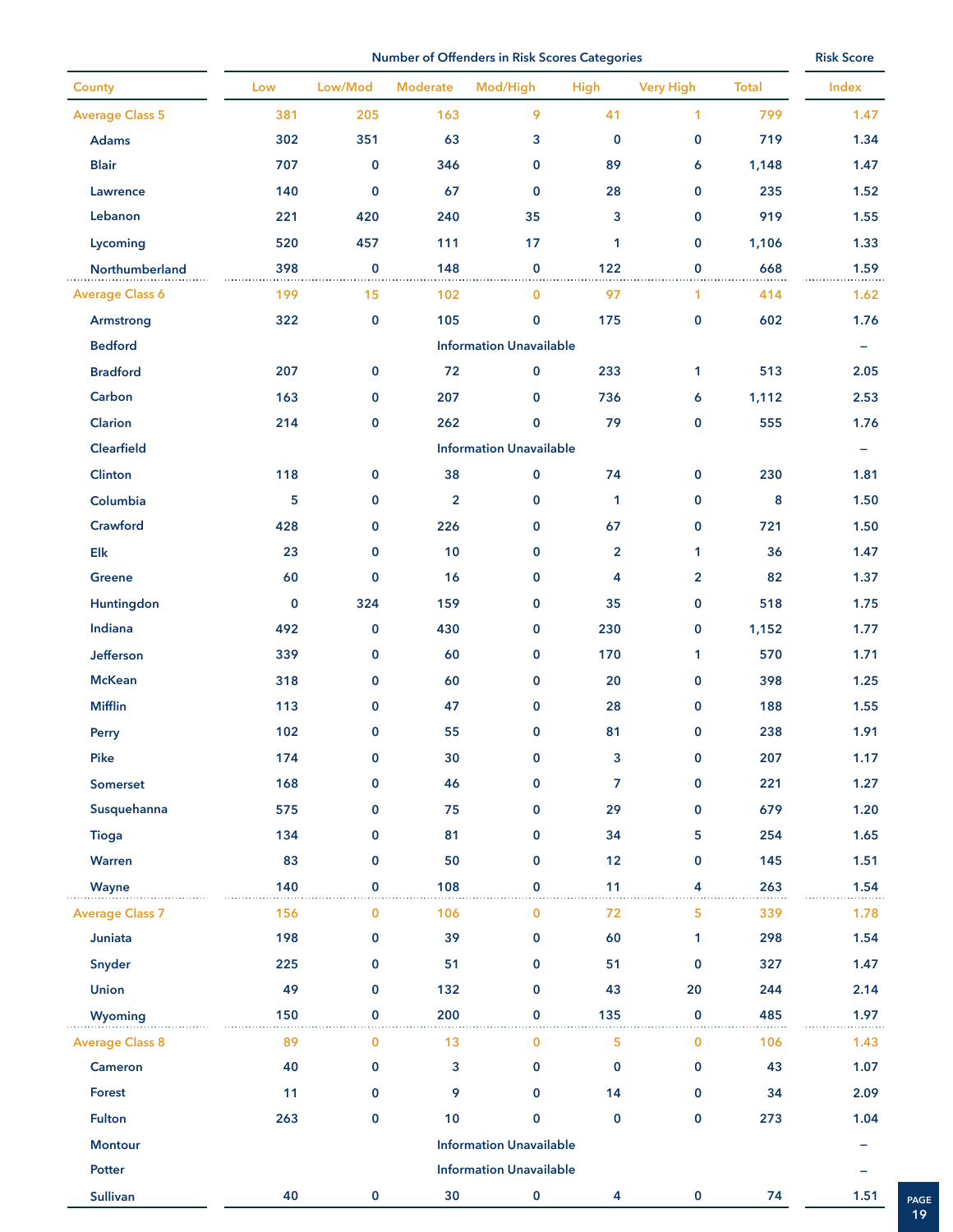### **MILITARY VETERANS & TRANSFERS**

veterans on actively supervised caseload and offenders transferred off caseload (as of 12/31/20)

|                          | <b>Active Caseload</b> | <b>Veterans on Caseload</b> |                   | <b>Offenders Transferred Off Caseload</b> |                          |  |
|--------------------------|------------------------|-----------------------------|-------------------|-------------------------------------------|--------------------------|--|
| <b>County</b>            | N                      | $\mathbf N$                 | <b>Caseload %</b> | <b>Out of State</b>                       | <b>To Another County</b> |  |
| <b>Statewide Total</b>   | 188,597                | 5,277                       | 2.8%              | 5,898                                     | 13,130                   |  |
| 65-County Average        | 2,902                  | 81                          | 4.2%              | 91                                        | 202                      |  |
| <b>Average Class 1-2</b> | 23,995                 | 177                         | 0.7%              | 716                                       | 467                      |  |
| Philadelphia             | 28,048                 | 308                         | 1.1%              | 389                                       | 398                      |  |
| Allegheny                | 19,942                 | 45                          | 0.2%              | 1,042                                     | 536                      |  |
| <b>Average Class 2A</b>  | 9,295                  | 226                         | 2.5%              | 455                                       | 1,105                    |  |
| <b>Bucks</b>             | 8,922                  | 210                         | 2.4%              | 316                                       | 729                      |  |
| <b>Delaware</b>          | 10,653                 | 155                         | 1.5%              | 253                                       | 514                      |  |
| <b>Montgomery</b>        | 8,311                  | 312                         | 3.8%              | 797                                       | 2,071                    |  |
| <b>Average Class 3</b>   | 5,140                  | 159                         | 3.3%              | 145                                       | 372                      |  |
| <b>Berks</b>             | 5,504                  | 69                          | 1.3%              | 162                                       | 772                      |  |
| <b>Chester</b>           | 8,932                  | 220                         | 2.5%              | 182                                       | 377                      |  |
| <b>Cumberland</b>        | 2,145                  | 67                          | 3.1%              | 40                                        | 221                      |  |
| Dauphin                  | 6,656                  | 182                         | 2.7%              | 116                                       | 443                      |  |
| Erie                     | 3,225                  | 193                         | 6.0%              | 82                                        | 148                      |  |
| Lackawanna               | 3,506                  | 43                          | 1.2%              | 30                                        | 210                      |  |
| Lancaster                | 7,213                  | 277                         | 3.8%              | 526                                       | 158                      |  |
| Lehigh                   | 3,442                  | 107                         | 3.1%              | 19                                        | 461                      |  |
| Luzerne                  | 3,364                  | 194                         | 5.8%              | 135                                       | 37                       |  |
| Northampton              | 3,947                  | 82                          | 2.1%              | 85                                        | 249                      |  |
| Westmoreland             | 5,272                  | 345                         | 6.5%              | 12                                        | 448                      |  |
| York                     | 8,472                  | 131                         | 1.5%              | 348                                       | 937                      |  |
| <b>Average Class 4</b>   | 2,287                  | 92                          | 4.3%              | 75                                        | 206                      |  |
| <b>Beaver</b>            | 2,956                  | 107                         | 3.6%              | 35                                        | 76                       |  |
| <b>Butler</b>            | 1,937                  | 136                         | 7.0%              | 307                                       | 35                       |  |
| Cambria                  | 2,223                  | 121                         | 5.4%              | 67                                        | 27                       |  |
| Centre                   | 1,773                  | 68                          | 3.8%              | 19                                        | 285                      |  |
| Fayette                  | 1,605                  | 71                          | 4.4%              | $\pmb{0}$                                 | 42                       |  |
| <b>Franklin</b>          | 1,884                  | 92                          | 4.9%              | 105                                       | 84                       |  |
| <b>Monroe</b>            | 2,150                  | 73                          | 3.4%              | 63                                        | 183                      |  |
| Schuylkill               | 2,010                  | 67                          | 3.3%              | 15                                        | 211                      |  |
| Washington               | 4,048                  | 94                          | 2.3%              | 68                                        | 915                      |  |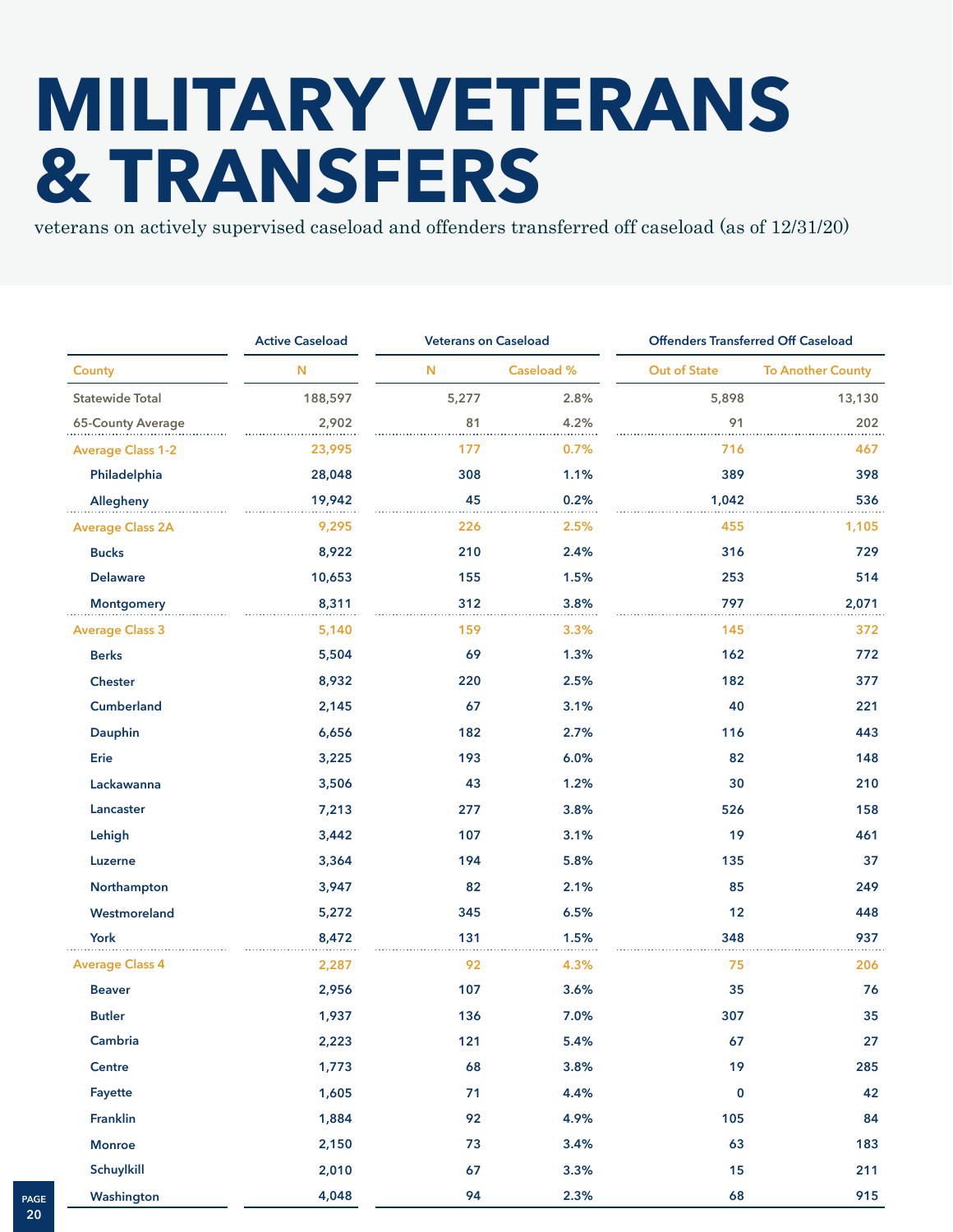|                        | <b>Active Caseload</b> |                | <b>Veterans on Caseload</b> |                         | <b>Offenders Transferred Off Caseload</b> |  |
|------------------------|------------------------|----------------|-----------------------------|-------------------------|-------------------------------------------|--|
| <b>County</b>          | ${\bf N}$              | ${\bf N}$      | Caseload %                  | <b>Out of State</b>     | <b>To Another County</b>                  |  |
| <b>Average Class 5</b> | 1,617                  | 79             | 4.8%                        | 35                      | 133                                       |  |
| Adams                  | 1,656                  | 114            | 6.9%                        | 105                     | 81                                        |  |
| <b>Blair</b>           | 2,754                  | 155            | 5.6%                        | 38                      | 179                                       |  |
| Lawrence               | 604                    | 32             | 5.3%                        | 13                      | 7                                         |  |
| Lebanon                | 1,733                  | 44             | 2.5%                        | 21                      | 170                                       |  |
| Lycoming               | 1,594                  | 79             | 5.0%                        | 21                      | 212                                       |  |
| Northumberland         | 1,361                  | 47             | 3.5%                        | 9                       | 149                                       |  |
| <b>Average Class 6</b> | 787                    | 39             | 4.6%                        | 34                      | 48                                        |  |
| Armstrong              | 1,059                  | 72             | 6.8%                        | $\bf{0}$                | 66                                        |  |
| <b>Bedford</b>         | 1,403                  | $\mathbf 0$    | 0.0%                        | 6                       | 3                                         |  |
| <b>Bradford</b>        | 860                    | 42             | 4.9%                        | 5                       | 50                                        |  |
| Carbon                 | 1,420                  | 67             | 4.7%                        | 183                     | $\overline{2}$                            |  |
| Clarion                | 608                    | 32             | 5.3%                        | 8                       | 36                                        |  |
| Clearfield             | 979                    | 49             | 5.0%                        | 3                       | 131                                       |  |
| Clinton                | 742                    | 28             | 3.8%                        | 8                       | 65                                        |  |
| Columbia               | 826                    | 83             | 10.0%                       | 4                       | 120                                       |  |
| Crawford               | 1,022                  | 147            | 14.4%                       | 32                      | 166                                       |  |
| $\mathsf{Elk}$         | 663                    | 8              | 1.2%                        | 3                       | 44                                        |  |
| Greene                 | 510                    | 3              | 0.6%                        | 5                       | 19                                        |  |
| Huntingdon             | 1,053                  | 62             | 5.9%                        | $\bf{0}$                | 55                                        |  |
| Indiana                | 1,152                  | 80             | 6.9%                        | 8                       | 118                                       |  |
| Jefferson              | 1,098                  | 71             | 6.5%                        | 22                      | 170                                       |  |
| <b>McKean</b>          | 529                    | 5              | 0.9%                        | 16                      | 26                                        |  |
| <b>Mifflin</b>         | 409                    | 10             | 2.4%                        | 13                      | $\mathbf 0$                               |  |
| Perry                  | 808                    | 16             | 2.0%                        | 6                       | 40                                        |  |
| Pike                   | 331                    | $\bf{0}$       | 0.0%                        | 32                      | 54                                        |  |
| Somerset               | 685                    | 36             | 5.3%                        | 10                      | 45                                        |  |
| Susquehanna            | 690                    | 12             | 1.7%                        | 15                      | 34                                        |  |
| <b>Tioga</b>           | 455                    | 20             | 4.4%                        | 24                      | 31                                        |  |
| Warren                 | 473                    | 46             | 9.7%                        | 4                       | 28                                        |  |
| Wayne                  | 322                    | 13             | 4.0%                        | 12                      | 37                                        |  |
| <b>Average Class 7</b> | 456                    | 26             | 5.8%                        | 5                       | 53                                        |  |
| Juniata                | 494                    | 27             | 5.5%                        | 4                       | 34                                        |  |
| Snyder                 | 433                    | 46             | 10.6%                       | $\overline{2}$          | 96                                        |  |
| <b>Union</b>           | 403                    | 14             | 3.5%                        | 14                      | 85                                        |  |
| Wyoming                | 493                    | 18             | 3.7%                        | $\mathbf{1}$            | 80                                        |  |
| <b>Average Class 8</b> | 139                    | 5              | 4.3%                        | 6                       | 22                                        |  |
| Cameron                | 70                     | 4              | 5.7%                        | $\bf{0}$                | 4                                         |  |
| <b>Forest</b>          | 55                     | $\overline{2}$ | 3.6%                        | $\overline{\mathbf{2}}$ | 21                                        |  |
| <b>Fulton</b>          | 273                    | 10             | 3.7%                        | 24                      | 20                                        |  |
| <b>Montour</b>         | 135                    | $\overline{2}$ | 1.5%                        | 8                       | 45                                        |  |
| Potter                 | 242                    | 7              | 2.9%                        | 4                       | 33                                        |  |
| <b>Sullivan</b>        | 60                     | 5              | 8.3%                        | $\mathbf 0$             | $\overline{7}$                            |  |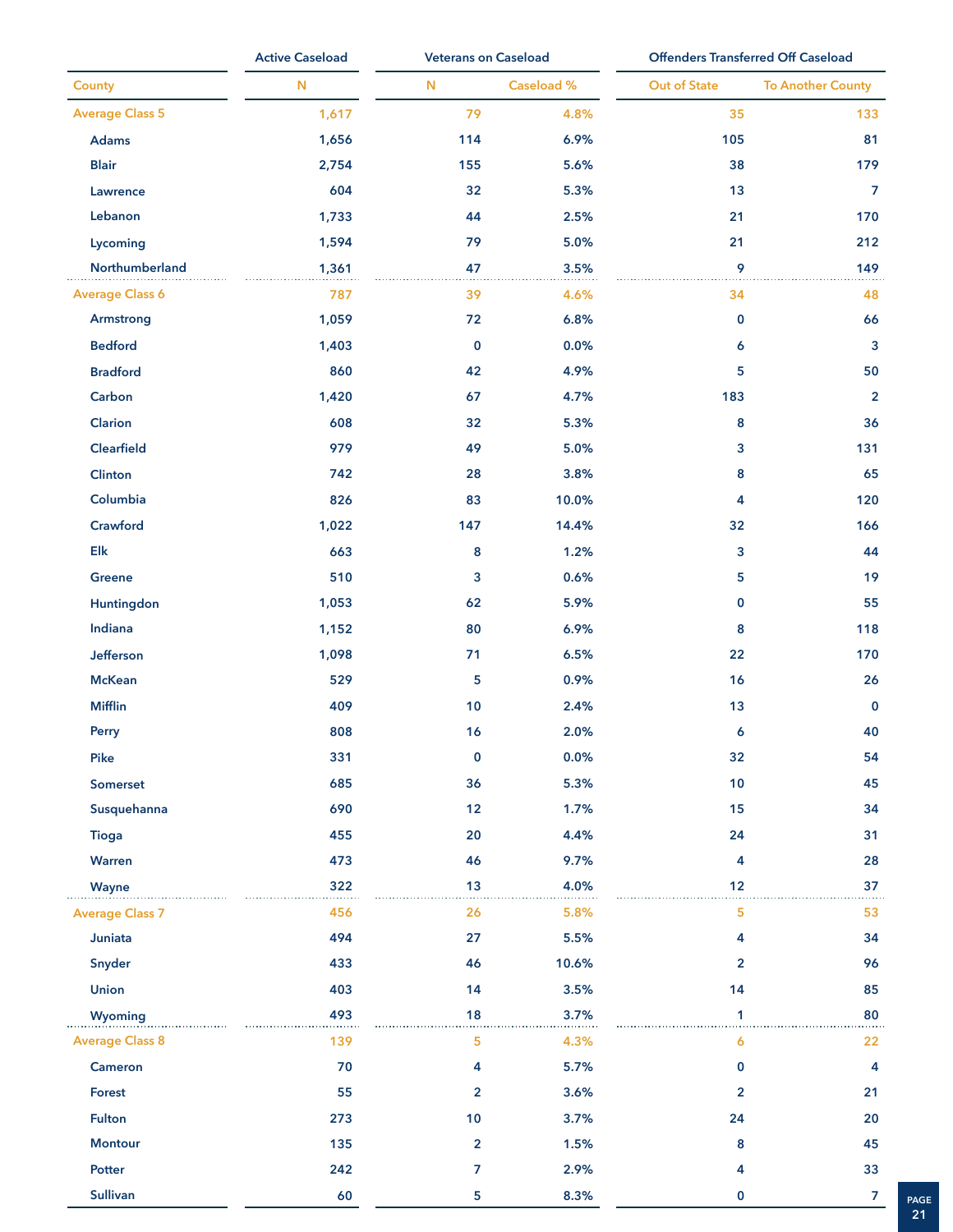## **STAFF CAPACITY**

staff actively supervising offenders on caseload (as of 12/31/20)

|                          | <b>Active Caseload</b> | <b>Staff Supervising Caseload</b> | <b>Average Caseload Per Staff</b> | <b>Risk Score</b> |
|--------------------------|------------------------|-----------------------------------|-----------------------------------|-------------------|
| <b>County</b>            | N                      | N                                 | N                                 | Index             |
| <b>Statewide Total</b>   | 188,597                | 1,741                             | 108.3                             | 1.71              |
| 65-County Average        | 2,902                  | 27                                | 89.0                              | 1.72              |
| <b>Average Class 1-2</b> | 23,995                 | 187                               | 131.4                             | 1.57              |
| Philadelphia             | 28,048                 | 233                               | 120.4                             | 1.69              |
| Allegheny                | 19,942                 | 140                               | 142.4                             | 1.46              |
| <b>Average Class 2A</b>  | 9,295                  | 74                                | 128.8                             | 1.95              |
| <b>Bucks</b>             | 8,922                  | 66                                | 135.2                             | 1.84              |
| <b>Delaware</b>          | 10,653                 | 67                                | 159.0                             |                   |
| <b>Montgomery</b>        | 8,311                  | 90                                | 92.3                              | 2.05              |
| <b>Average Class 3</b>   | 5,140                  | 48                                | 111.2                             | 1.68              |
| <b>Berks</b>             | 5,504                  | 43                                | 128.0                             | 1.76              |
| Chester                  | 8,932                  | 55                                | 162.4                             | 1.63              |
| Cumberland               | 2,145                  | 26                                | 82.5                              | 1.41              |
| Dauphin                  | 6,656                  | 59                                | 112.8                             | 1.72              |
| Erie                     | 3,225                  | 39                                | 82.7                              | 2.21              |
| Lackawanna               | 3,506                  | 42                                | 83.5                              | 1.50              |
| Lancaster                | 7,213                  | 97                                | 74.4                              | 1.42              |
| Lehigh                   | 3,442                  | 48                                | 71.7                              | 1.85              |
| Luzerne                  | 3,364                  | 25                                | 134.6                             |                   |
| Northampton              | 3,947                  | 24                                | 164.5                             | 1.51              |
| Westmoreland             | 5,272                  | 43                                | 122.6                             | 1.86              |
| York                     | 8,472                  | 74                                | 114.5                             | 1.63              |
| <b>Average Class 4</b>   | 2,287                  | 20                                | 114.6                             | 1.85              |
| <b>Beaver</b>            | 2,956                  | 24                                | 123.2                             | 1.23              |
| <b>Butler</b>            | 1,937                  | 22                                | 88.0                              | 2.07              |
| Cambria                  | 2,223                  | 22                                | 101.0                             | 2.07              |
| Centre                   | 1,773                  | 17                                | 104.3                             | -                 |
| Fayette                  | 1,605                  | 14                                | 114.6                             | $1.55$            |
| Franklin                 | 1,884                  | 25                                | 75.4                              | 2.20              |
| <b>Monroe</b>            | 2,150                  | 17                                | 126.5                             |                   |
| Schuylkill               | 2,010                  | 19                                | 105.8                             | 1.96              |
| Washington               | 4,048                  | 21                                | 192.8                             | -                 |